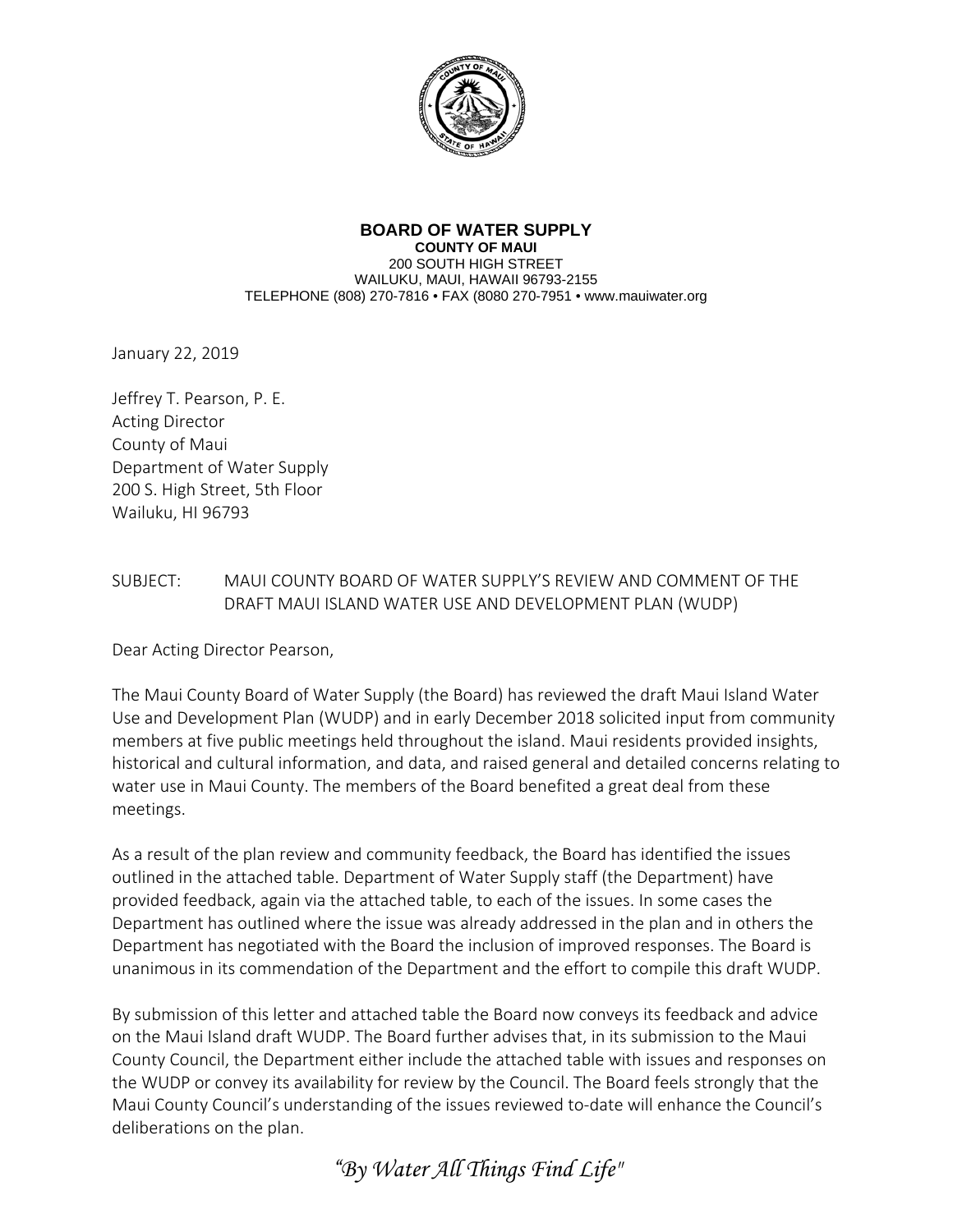Jeffrey T. Pearson, P.E., Acting Director Review and comment on the draft Maui Island Water Use and Development Plan Page 2

Not all the issues raised were directly related to the WUDP. Specifically, compliance, enforcement, potential changes to the County Code, and funding are not within the purview of the Water Use and Development Plan (which is intended to be a guide and has no legal authority), nor do they fall within the authority of the Board. However, the Board requests that the Department forward these concerns to the appropriate bodies so that they can be made aware of the views of our community. Additionally, community members emphasized the importance of the County taking proactive steps to support the practices of the Hawaiian culture which cannot be separated from decisions about water use and distribution. The Board requests that these concerns also be addressed appropriately.

Should the Department require any clarification please do not hesitate to discuss questions with the Board.

Please accept the Board's comments on the draft Maui Island Water Use and Development Plan and related community concerns. Again, the Board requests that the Department convey these identified issues and responses to the Maui County Council. And in conclusion, the Board once again expresses its deep appreciation for the work the Department has put in to developing this draft plan. Thank you.

sincerely,<br>*(UM* P *LI*U

Anders Lyons Maui County Board of Water Supply Chair

attachment

*"By Water All Things Find Life"*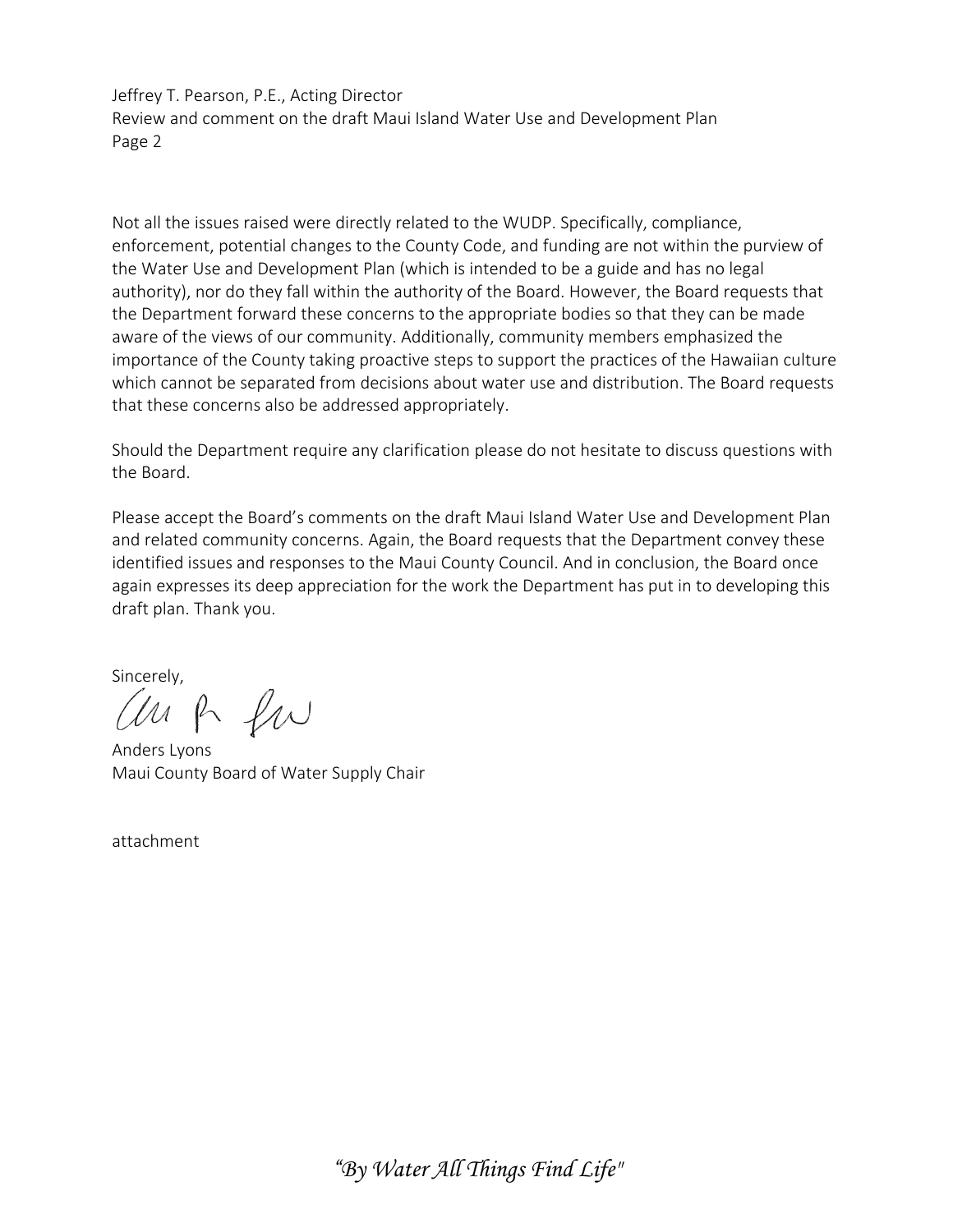| <b>ISSUE</b>                                                                                                                                                          | DEPARTMENT OF WATER SUPPLY RESPONSE/COMMENT                                                                                                                                                                                                                                                                                                                                                                                                                                                                                                                                                                                                                                                                                                                                                                                                                                                                                               | <b>WUDP SOURCE</b>                                      |
|-----------------------------------------------------------------------------------------------------------------------------------------------------------------------|-------------------------------------------------------------------------------------------------------------------------------------------------------------------------------------------------------------------------------------------------------------------------------------------------------------------------------------------------------------------------------------------------------------------------------------------------------------------------------------------------------------------------------------------------------------------------------------------------------------------------------------------------------------------------------------------------------------------------------------------------------------------------------------------------------------------------------------------------------------------------------------------------------------------------------------------|---------------------------------------------------------|
|                                                                                                                                                                       | <b>Capital Improvements</b>                                                                                                                                                                                                                                                                                                                                                                                                                                                                                                                                                                                                                                                                                                                                                                                                                                                                                                               |                                                         |
| More funding for watershed                                                                                                                                            | Strategies include 1. Promote increased distribution of funding for                                                                                                                                                                                                                                                                                                                                                                                                                                                                                                                                                                                                                                                                                                                                                                                                                                                                       | Chapter 12.1                                            |
| restoration, watershed restoration                                                                                                                                    | watershed protection and active reforestation to reflect multiple values                                                                                                                                                                                                                                                                                                                                                                                                                                                                                                                                                                                                                                                                                                                                                                                                                                                                  | Chapter 13.2                                            |
| from mauka to makai                                                                                                                                                   | and ecosystem services; and 2. Expand watershed protection to                                                                                                                                                                                                                                                                                                                                                                                                                                                                                                                                                                                                                                                                                                                                                                                                                                                                             | Strategies 2 and 3                                      |
|                                                                                                                                                                       | incorporate the ahupua'a as a whole and utilize ahupua'a resource                                                                                                                                                                                                                                                                                                                                                                                                                                                                                                                                                                                                                                                                                                                                                                                                                                                                         |                                                         |
|                                                                                                                                                                       | management practices. Initiate and promote collaboration between                                                                                                                                                                                                                                                                                                                                                                                                                                                                                                                                                                                                                                                                                                                                                                                                                                                                          |                                                         |
|                                                                                                                                                                       | county and state agencies and the Native Hawaiian communities,                                                                                                                                                                                                                                                                                                                                                                                                                                                                                                                                                                                                                                                                                                                                                                                                                                                                            |                                                         |
|                                                                                                                                                                       | organized in mokus                                                                                                                                                                                                                                                                                                                                                                                                                                                                                                                                                                                                                                                                                                                                                                                                                                                                                                                        |                                                         |
|                                                                                                                                                                       | Serious distribution problem in terms of equitability                                                                                                                                                                                                                                                                                                                                                                                                                                                                                                                                                                                                                                                                                                                                                                                                                                                                                     |                                                         |
| Residents (Affordable Housing or<br>Water Meters or "real" farming or<br>Cultural Practices) vs. Expensive<br>Homes, Hotels, Speculative<br>Development, Corporations | Strategies include: 1. Protect and prioritize public trust uses in<br>allocating groundwater in regions of limited resources and conflicting<br>needs and 2. Develop a water availability rule to provide certainty in<br>land use planning and ensure that reliable source and infrastructure<br>capacity is provided within reasonable time for planned growth.<br>DWS Administrative Rules Title 16 Chapter 201, adopted 1/18/18,<br>prioritize Affordable Housing projects in serving new demand on DWS<br>Central or West Maui water systems.<br>Cultural Practices is addressed below under "Ahupua'a/Cultural<br>Practices".<br>Strategies for non-potable water for "Real farming" include: 1. Maintain<br>the integrity of plantation irrigation systems including reservoirs; 2.<br>Augment agricultural water supplies with alternative resources, 3.<br>Diversify supply for agricultural use to increase reliability; and 4. | Chapter 13.2<br>Strategies 39 and<br>42<br>Chapter 13.2 |
|                                                                                                                                                                       | Prioritize delivery and use of agricultural water within County<br>agricultural parks to cultivation of food crops for local consumption                                                                                                                                                                                                                                                                                                                                                                                                                                                                                                                                                                                                                                                                                                                                                                                                  | Strategies 32, 51,<br>55, 56 and 62                     |
|                                                                                                                                                                       | In balancing competing water needs, agricultural irrigation is not a                                                                                                                                                                                                                                                                                                                                                                                                                                                                                                                                                                                                                                                                                                                                                                                                                                                                      |                                                         |
|                                                                                                                                                                       | protected public trust use and should increasingly consider ambient                                                                                                                                                                                                                                                                                                                                                                                                                                                                                                                                                                                                                                                                                                                                                                                                                                                                       |                                                         |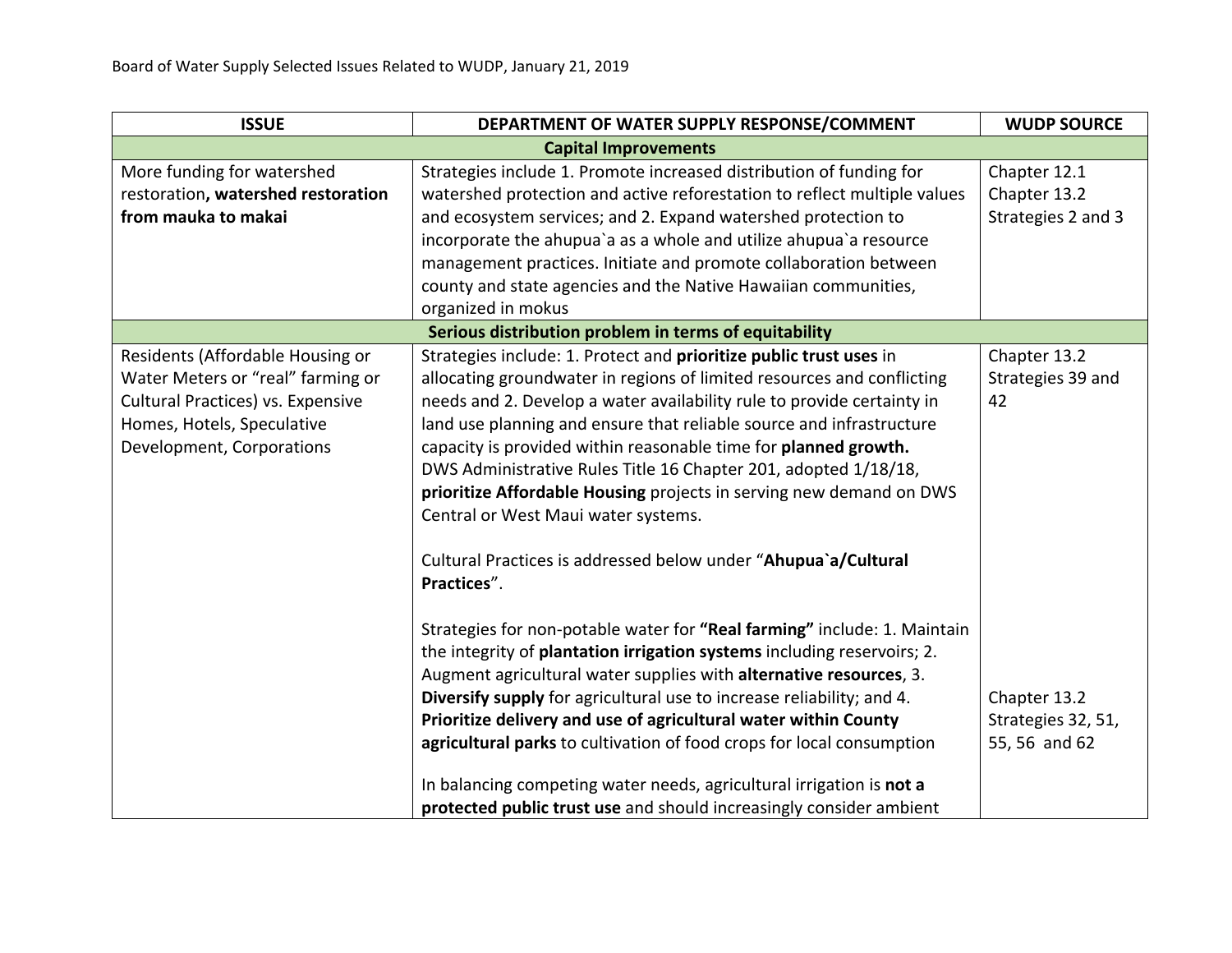|                                                                                                                                             | rainfall and climate appropriate crops. A diversified supply combines<br>sufficient reservoir storage to take advantage of high stream flows in<br>wet season and to capture stormwater and regional rainfall, with non-<br>potable groundwater as contingency in long-term drought periods. It<br>would be cost prohibitive to develop municipal potable groundwater<br>and infrastructure capacity as contingency for agricultural zoned land.                                                                                                                      |                                             |
|---------------------------------------------------------------------------------------------------------------------------------------------|-----------------------------------------------------------------------------------------------------------------------------------------------------------------------------------------------------------------------------------------------------------------------------------------------------------------------------------------------------------------------------------------------------------------------------------------------------------------------------------------------------------------------------------------------------------------------|---------------------------------------------|
| More than 60% of water used on<br>Maui is from Wailuku. Why are we<br>delivering to a desert? (Haiku to<br>Wailuku/then Wailuku to Wailea?) | lao groundwater sources were developed by joint venture that included<br>Wailea Resort in the 70s. Planned growth per MIP is directed to<br>population centers, generally in dry coastal regions with existing<br>infrastructure (roads, schools, fire protection etc) but not plentiful<br>water resources. Per MIP growth is not desirable in many watersheds<br>with extensive water resources (Waikamoi, Honokohau, Kahakuloa and<br>other watersheds). WUDP strategies to mitigate water resource<br>transfers include development of alternative water sources. | Chapter 14.8.5<br>Strategies 8, 9 and<br>10 |
|                                                                                                                                             | <b>Continuity</b>                                                                                                                                                                                                                                                                                                                                                                                                                                                                                                                                                     |                                             |
| Water Dept and Wastewater, Work<br>together so more reclaimed water,<br>non-potable, R1                                                     | Increased recycled water use and agency collaboration addressed in<br>strategy to "Promote closer collaboration between MDWS and MDEM<br>to master plan and utilize DWSRF funding to maximize recycled water<br>use"                                                                                                                                                                                                                                                                                                                                                  | Chapter 13.2<br>Strategies 57 and<br>58     |
| Transition Plan, one water<br>management plan, two departments<br>working together                                                          | Transition of DEM and DWS powers, duties and functions require a<br>County Charter amendment                                                                                                                                                                                                                                                                                                                                                                                                                                                                          |                                             |
| Continuity of managing all water<br>resources (county and private),<br>currently dysfunctional system to<br>have private/public             | CWRM has jurisdiction of water resources use. Staff and funding limit<br>enforcement of water use measurement and reporting. DOH regulates<br>water quality of all privately owned "Public Water Systems".<br>WUDP strategies to improve regional water resource management<br>include: 1. Increase monitoring of groundwater sources to assess water<br>and chloride levels in potable and non-potable wells throughout<br>developed aquifers; 2. Promote well siting and distribution strategies                                                                    | Chapter 13.2<br>Strategies 40, 41<br>and 42 |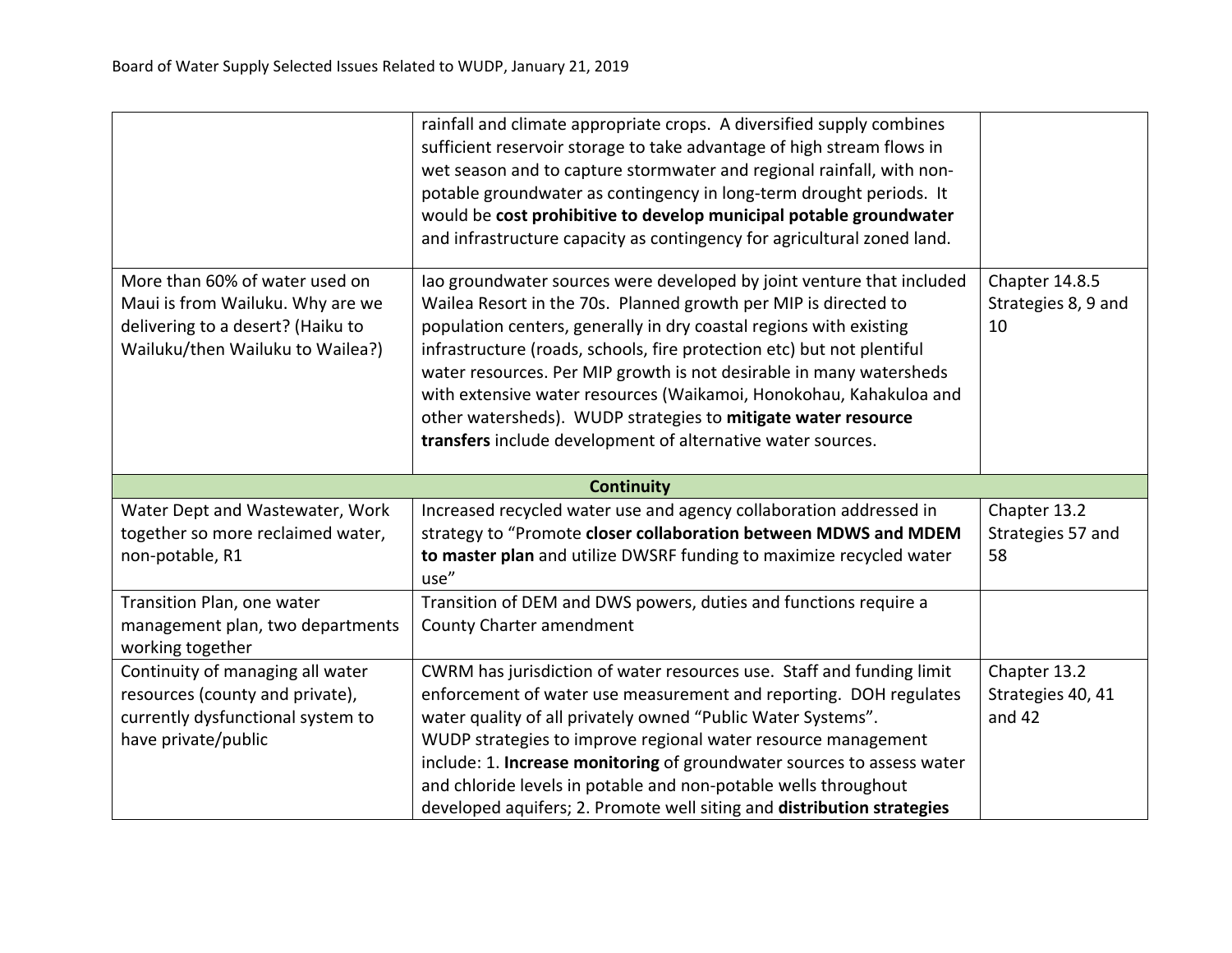|                                       | for all public water systems to ensure optimal spacing and                |                    |
|---------------------------------------|---------------------------------------------------------------------------|--------------------|
|                                       | withdrawals for aquifer health and equitable use, 3. Formalize demand     |                    |
|                                       | response plans for water purveyors that address water shortage and        |                    |
|                                       | aquifer changes.                                                          |                    |
|                                       | <b>Implementation/Compliance</b>                                          |                    |
| Coordinated approach between          | Residents are part of the public process. Context in WUDP is water        | Chapter 19.8.3     |
| water purveyors, land use planners,   | purveyors' strategies to address Climate Adaption in consistence with     | "Climate Adaption" |
| and visitor industry - add            | the Climate Change Adaption Priority Guidelines. To adapt resort water    |                    |
| RESIDENTS.                            | uses in resorts through targeted conservation and incentives for green    |                    |
|                                       | infrastructure and use of alternatives water sources requires             |                    |
|                                       | coordination between water purveyors, land use planners and the           |                    |
|                                       | visitor industry.                                                         |                    |
|                                       |                                                                           |                    |
| Implementation/teeth                  | The Water Use and Development Plan and the Maui Island Plan make          |                    |
|                                       | up a framework to ensure that land use and infrastructure planning are    |                    |
|                                       | integrated and provide guidance for resource use and infrastructure       |                    |
|                                       | development. The WUDP does not legally bind agencies and                  |                    |
|                                       | organizations tasked to implement recommended policies and                |                    |
|                                       | strategies. Implementation will be monitored over the planning period.    |                    |
|                                       |                                                                           |                    |
|                                       | <b>Ahupua</b> `a/Cultural Practices                                       |                    |
| Return to Ahapua'a/managing           | In order to identify and protect native Hawaiian cultural, historical and | Chapter 10.2       |
| ahapua`a                              | natural resources and help ensure native Hawaiian customary and           | Appendix 9A        |
| Kahoma Restoration, revitalization of | traditional rights, a Ka Pa'akai analysis and consultation process was    |                    |
| streams, recharge 6 years, is it long | conducted. Preliminary research consulted sources listed in Appendix      |                    |
| enough?                               | 9A, followed by consultation through outreach to individuals and          |                    |
| Place first, people second            | organizations, including the Maui Aha Moku Advisory Committee, DHHL,      |                    |
| Thriving freshwater ecosystem         | OHA Native Hawaiian Legal Corporation, Hui o Na Wai Eha among             |                    |
| Cannot practice our practices until   | others.                                                                   |                    |
| we have resources: water, fish,       | Agencies responsible for protecting traditional and customary native      | Chapter 12.1       |
| make cultural practices a priority    | Hawaiian rights must conduct detailed inquiries into the impacts on       |                    |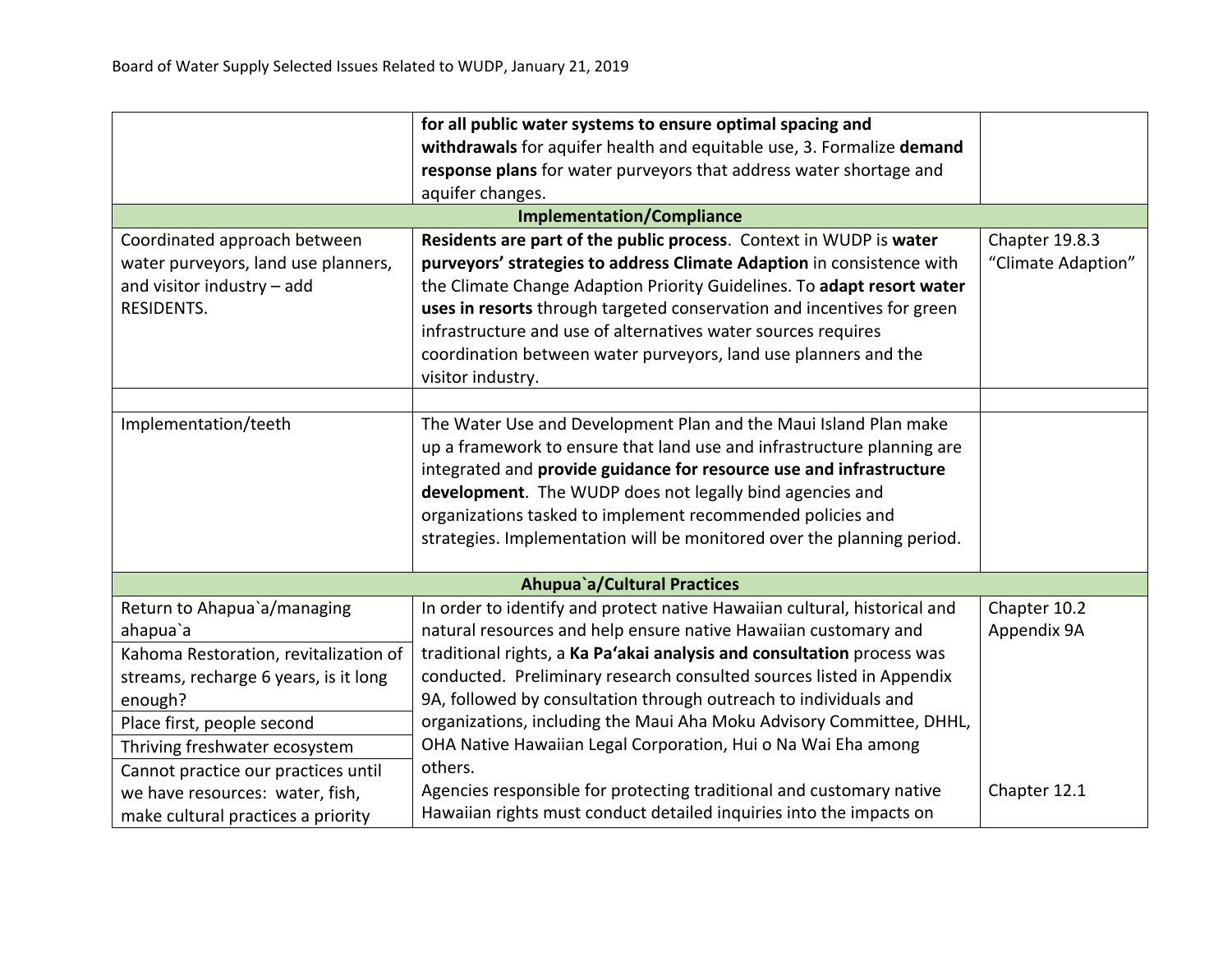| Rebuild Hawaiian social structure      | those rights to ensure that proposed uses of land and water resources       | Chapter 13.2        |
|----------------------------------------|-----------------------------------------------------------------------------|---------------------|
| should be a priority                   | are pursued in a culturally appropriate way. Therefore, implementation      | Strategies 3, 4 and |
| Water for self-reliance                | of the policies, strategies and actions set forth in the WUDP through       | 5                   |
| What is the commitment? Is it just     | capital improvement plans, regulatory changes, development of water         |                     |
| window dressing?                       | sources and water system infrastructure, watershed management and           |                     |
|                                        | conservation activities, among others will continue consultation to         |                     |
|                                        | identify and mitigate any impact on traditional and customary uses.         |                     |
|                                        |                                                                             |                     |
|                                        | The cultural ahupua'a system is perpetuated through the modern              |                     |
|                                        | principle of sustainability and ecosystem-based stewardship. The            |                     |
|                                        | cultural concept of malama `aina can be facilitated by integration of       |                     |
|                                        | traditional ahupua'a district planning with modern watershed and            |                     |
|                                        | ecological planning, as well as fostering community responsibility to       |                     |
|                                        | participate in planning and management efforts. WUDP strategies             |                     |
|                                        | include: 1. Stream restoration and increased use of kalo lands, 2. Expand   |                     |
|                                        | watershed management utilizing ahupua'a resource management                 |                     |
|                                        | practices; and 3. Enable and assist in providing for Native Hawaiian        |                     |
|                                        | water rights and cultural and traditional uses through active               |                     |
|                                        | consultation and participation.                                             |                     |
| Spoken of as if cultural practices are | Each Aquifer Sector Area report includes Contemporary Native                | Chapters 14.3.6,    |
| the past; they're the present and the  | Hawaiian Cultural Resources. Water use needs for kuleana lands are          | 15.3.4, 16.3, 17.3, |
| future                                 | projected considering potential future increase, build-out of DHHL          | 18.3.5, 19.3.5      |
|                                        | lands in accordance with the 2017 State Water Projects Plan. The            |                     |
|                                        | potential for lo'i kalo cultivation as well as other plants for subsistence |                     |
|                                        | and cultural purposes are characterized using data from OHA, CWRM           |                     |
|                                        | IIFS and contested case documents, Declarations of Water Use and the        |                     |
|                                        | DOA Agricultural Baseline. Demand projections can be refined as             |                     |
|                                        | additional data is provided.                                                |                     |
|                                        |                                                                             |                     |
|                                        |                                                                             |                     |
|                                        |                                                                             |                     |
|                                        |                                                                             |                     |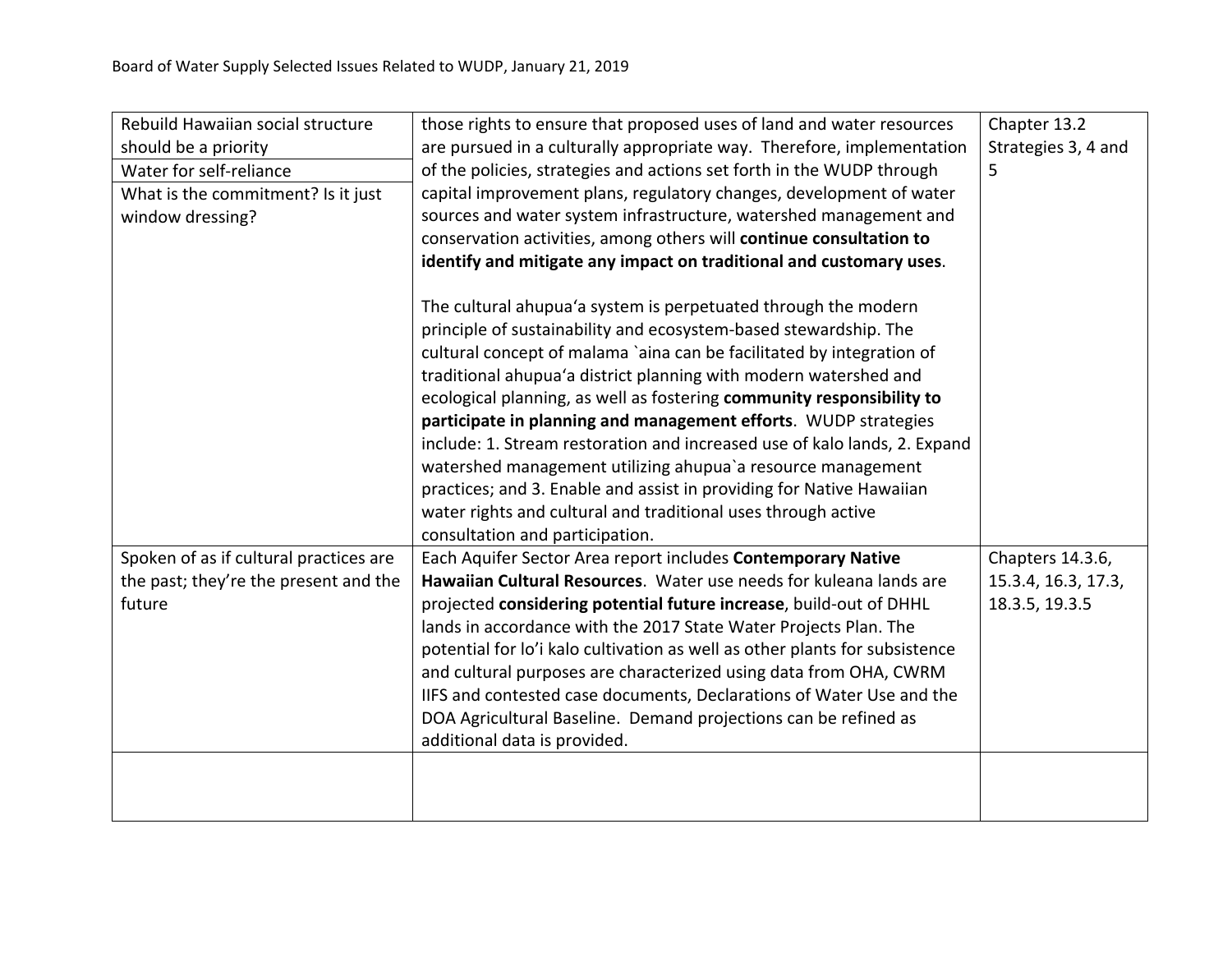| <b>Environmental Issues/Biological controls</b>                                        |                                                                                                                                                                                                                                                                                                                                                                                                                                                                                                          |                                                   |
|----------------------------------------------------------------------------------------|----------------------------------------------------------------------------------------------------------------------------------------------------------------------------------------------------------------------------------------------------------------------------------------------------------------------------------------------------------------------------------------------------------------------------------------------------------------------------------------------------------|---------------------------------------------------|
| Stop drilling injection wells                                                          | Expanded use of recycled water strategies should mitigate injection<br>well use (or new drilling)                                                                                                                                                                                                                                                                                                                                                                                                        | Chapter 12.4<br>Chapter 13.2<br>Strategies 57, 58 |
| Flood control                                                                          | Stormwater catchment and reuse strategies would convey stormwater<br>for agricultural irrigation while providing flood control                                                                                                                                                                                                                                                                                                                                                                           | Chapter 12.4<br>Chapter 13.2<br>Strategy 62       |
| Create setbacks from streams                                                           | CWRM well construction standards require Constant Rate test to<br>identify well construction interference with streams. CWRM may<br>require longer tests for wells near streams. Staff to add strategy: to seek<br>guidance from CWRM in adequate setbacks from streams                                                                                                                                                                                                                                  |                                                   |
| Wailuku and Iao aquifers need to be<br>preserved/protected from saltwater<br>intrusion | Iao aquifer is designated a Groundwater Management Area, which<br>requires water use permits for all groundwater extractions. WUDP<br>strategies to protect lao aquifer include: 1. Support collaborative<br>hydrogeological studies to inform impact from climate change and<br>future well development on groundwater health; and 2. Promote well<br>siting and distribution strategies for all public water systems to ensure<br>optimal spacing and withdrawals for aquifer health and equitable use | Chapter 13.2<br>Strategies 36 and<br>41           |
|                                                                                        |                                                                                                                                                                                                                                                                                                                                                                                                                                                                                                          |                                                   |
| <b>Watershed Protection and</b><br><b>Management</b>                                   |                                                                                                                                                                                                                                                                                                                                                                                                                                                                                                          |                                                   |
| More Funding for restoration                                                           | See Issue #1                                                                                                                                                                                                                                                                                                                                                                                                                                                                                             |                                                   |
| Carbon credits                                                                         | Strategies that address energy management and alternative energy use<br>include 1. Pursue comprehensive energy management; 2. Increase<br>energy efficiency and improve load management; and 3. Increase<br>alternative energy generation and use. Carbon credits could be a<br>funding mechanism in implementation.                                                                                                                                                                                     | Chapter 13.2<br>Strategies 33, 34<br>and 35       |
| Recharge watershed                                                                     | Watershed augmentation through reforestation and management is<br>addressed in Strategy to promote increased distribution of funding for                                                                                                                                                                                                                                                                                                                                                                 | Chapter 13.2<br>Strategy 2                        |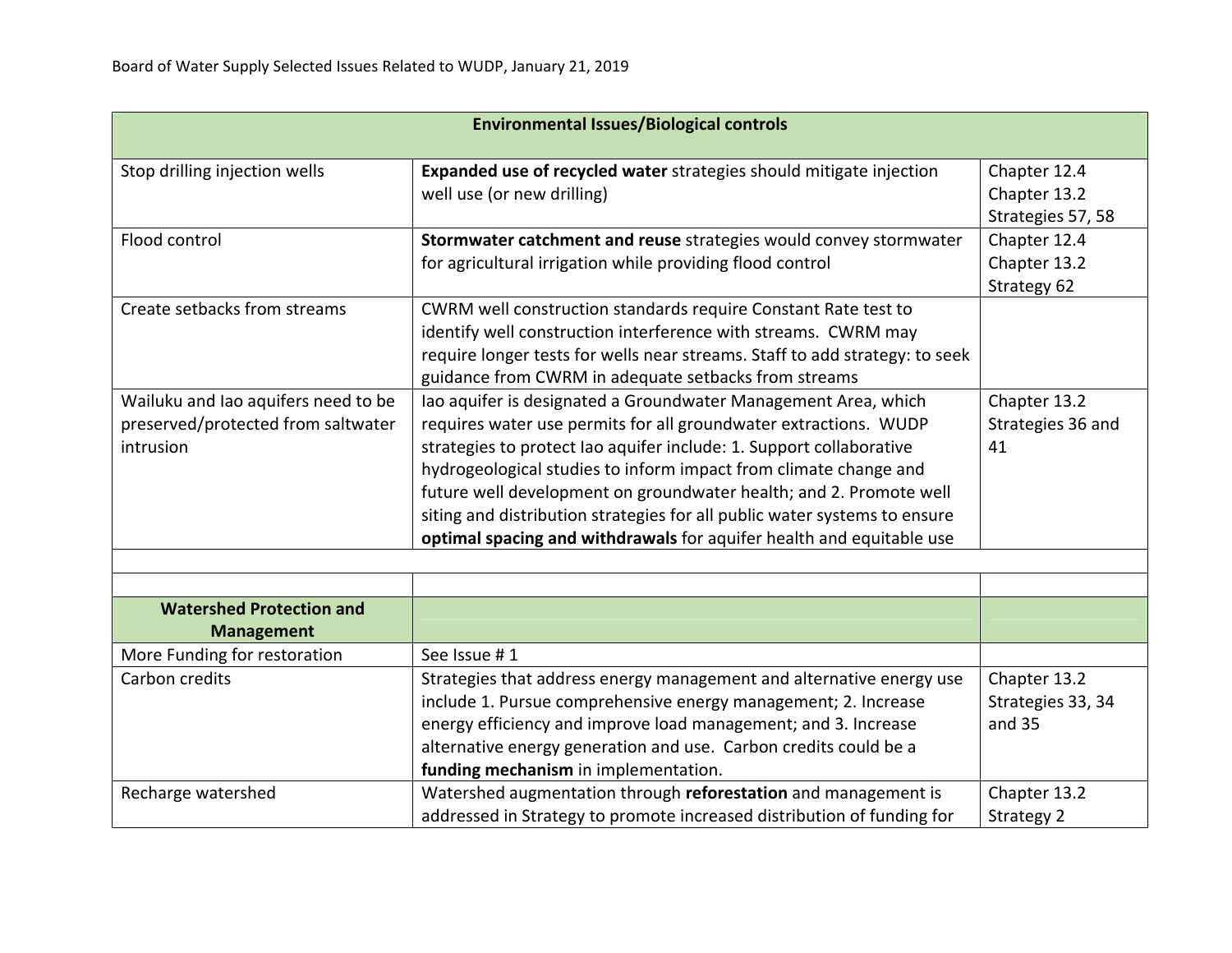|                                     | watershed protection and active reforestation. Strategy to maximize        | Chapter 19.8.3    |
|-------------------------------------|----------------------------------------------------------------------------|-------------------|
|                                     | surface water use in wet season and shift non-instream needs to            | Strategy 7        |
|                                     | groundwater and alternative supply when available in dry season            |                   |
|                                     | enhances aquifer recharge.                                                 |                   |
| Lower parts of watershed (mountain  | Ahupua'a resource management - See Issue #1                                | Chapter 13.2      |
| to the sea/mauka to makai), wetland | Wetland and stream ecosystem restorations through establishing             | Strategy 48       |
| restoration areas                   | numerical IIFS for diverted streams. Restoration of Waikapu Stream         |                   |
|                                     | recharges Kealia Pond.                                                     |                   |
| Lo'i terraces along watershed       | Strategy to support stream restoration and increased use of kalo lands     | Chapter 13.2      |
|                                     |                                                                            | Strategy 4        |
|                                     | <b>Private Systems (PUC regulated)</b>                                     |                   |
|                                     |                                                                            |                   |
| Hana ranch system, how can County   | Contingency agreements between potable water purveyors can                 |                   |
| help?                               | increase system reliability IF systems are built to standards. Integrating |                   |
|                                     | small private systems that may not have the required hydraulic,            |                   |
|                                     | contingency, financial and operational standards as the county would       |                   |
|                                     | put the DWS system and customers at risk.                                  |                   |
| Data                                |                                                                            |                   |
| Get clear on ag use                 | Water use for agriculture is inventoried based on water use reporting      | Chapter 9.1, 9.3, |
|                                     | (groundwater pumpage and stream water diversions). Future                  | 14.6.5, 15.6.5,   |
|                                     | agricultural water use is projected using water duty for identified crops  | 16.6.5, 17.6.5,   |
|                                     | based on County zoning; potential for lo'i kalo based on CWRM stream       | 18.6.5, 19.6.5    |
|                                     | assessments for IIFS, and 1989 Declarations of Water Use; diversified      |                   |
|                                     | agriculture based on DOA 2015 Baseline data and hypothetical increase,     |                   |
|                                     | HC&S Diversified Agriculture Plan (partial and full build-out scenarios),  |                   |
|                                     | and Kula Agricultural Park expansion plan.                                 |                   |
| Timetable for getting data          | The Board of Water Supply advises the Department of Water Supply to        |                   |
|                                     | update the plan more frequently than has been the case in the last 25      |                   |
|                                     | years.                                                                     |                   |
|                                     |                                                                            |                   |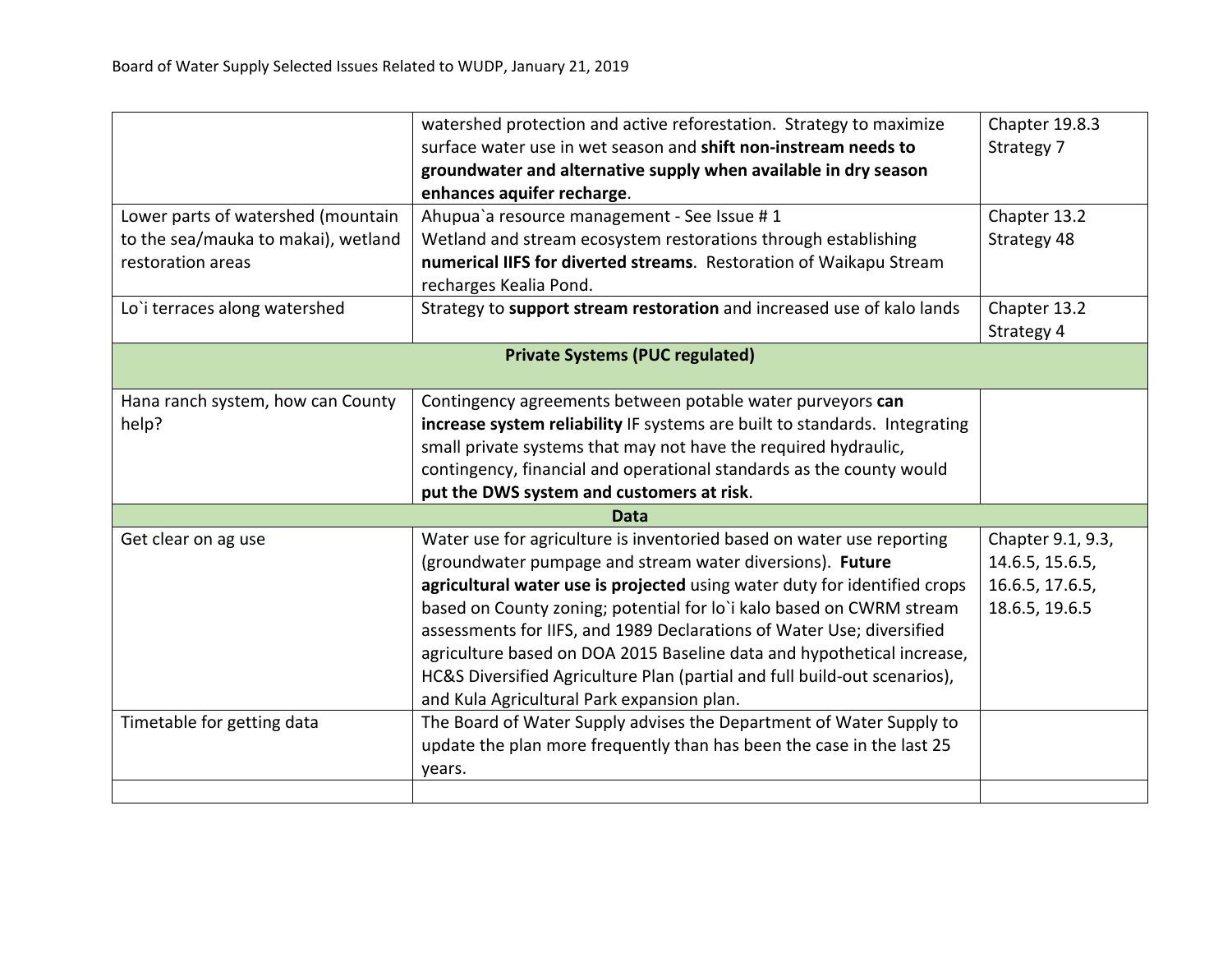| Public versus private water             | Privately owned public water systems are identified for each aquifer      | Chapter 14.5.1,     |
|-----------------------------------------|---------------------------------------------------------------------------|---------------------|
| purveyors                               | sector area under "Water Use by Type" (Municipal Use/Private Public       | 15.5.1, 16.5.1,     |
|                                         | <b>Water Systems)</b>                                                     | 17.5.1, 18.5.1,     |
|                                         |                                                                           | 19.5.1              |
| More monitoring and maintenance         | Reporting stream water diversion amounts is required by State Water       | Chapter 5.6,        |
| of streams                              | Code. CWRM assesses stream flow under various conditions in               | Chapter 19.8.3      |
|                                         | establishing IIFS. WUDP strategy to prioritize IIFS for diverted streams  | Strategy 6          |
|                                         | and install stream gage on Kanaha Stream (diverted but no existing        |                     |
|                                         | gage).                                                                    |                     |
| Population projections to include       | Visitor population is included in population projections. The rates of    | Chapter 9.2         |
| tourists                                | increase in resident population, housing and total employment are         |                     |
|                                         | higher than the rate of growth for visitors. Current water use is         |                     |
|                                         | projected to increase at the rate of population growth for each           |                     |
|                                         | community plan area (based on the 2014 Socio-Economic Forecast)           |                     |
|                                         | which includes water use for visitors.                                    |                     |
| Realistic overall estimate of lo'i kalo | The potential for lo'i kalo cultivation are characterized using data from | Chapters 14.3.6,    |
| on kuleana lands (Hokuao is doing an    | OHA, CWRM IIFS and contested case documents, Declarations of Water        | 15.3.4, 16.3, 17.3, |
| assessment), given resurgence of        | Use and the DOA Agricultural Baseline. Demand projections can be          | 18.3.5, 19.3.5      |
| interest in cultural practices, return  | refined as additional data is provided.                                   |                     |
| of families to ancestral lands,         |                                                                           |                     |
| potential for increases                 |                                                                           |                     |
| lao tunnels                             | Inversion tunnels are inventoried and characterized. Iao tunnels are      | Chapter 14.5.1      |
|                                         | subject to the combined contested case for the designated surface         |                     |
|                                         | water management area Na Wai EHA and establishment of IIFS. Water         |                     |
|                                         | Use Permits for the Iao tunnels discharging into Wailuku River were       |                     |
|                                         | denied.                                                                   |                     |
| Haiku has no proven capacity/no         | CWRM ranks the values for sustainable yield (SY) according to the         | Chapter 16.2.2      |
| studies done. Show/discuss how          | degree of confidence that CWRM places on the number, ranging from         |                     |
| aquifer estimated MGD numbers           | (1) most confident to (3) least confident, based on the type, quality and | <b>WRPP Chapter</b> |
| were derived. What studies, how         | quantity of hydrologic data available and used in determining SY. Haiku   | 3.3.5.1             |
| old are the studies, etc.               | was ranked as (2) moderately confident. The 2008 Water Resources          |                     |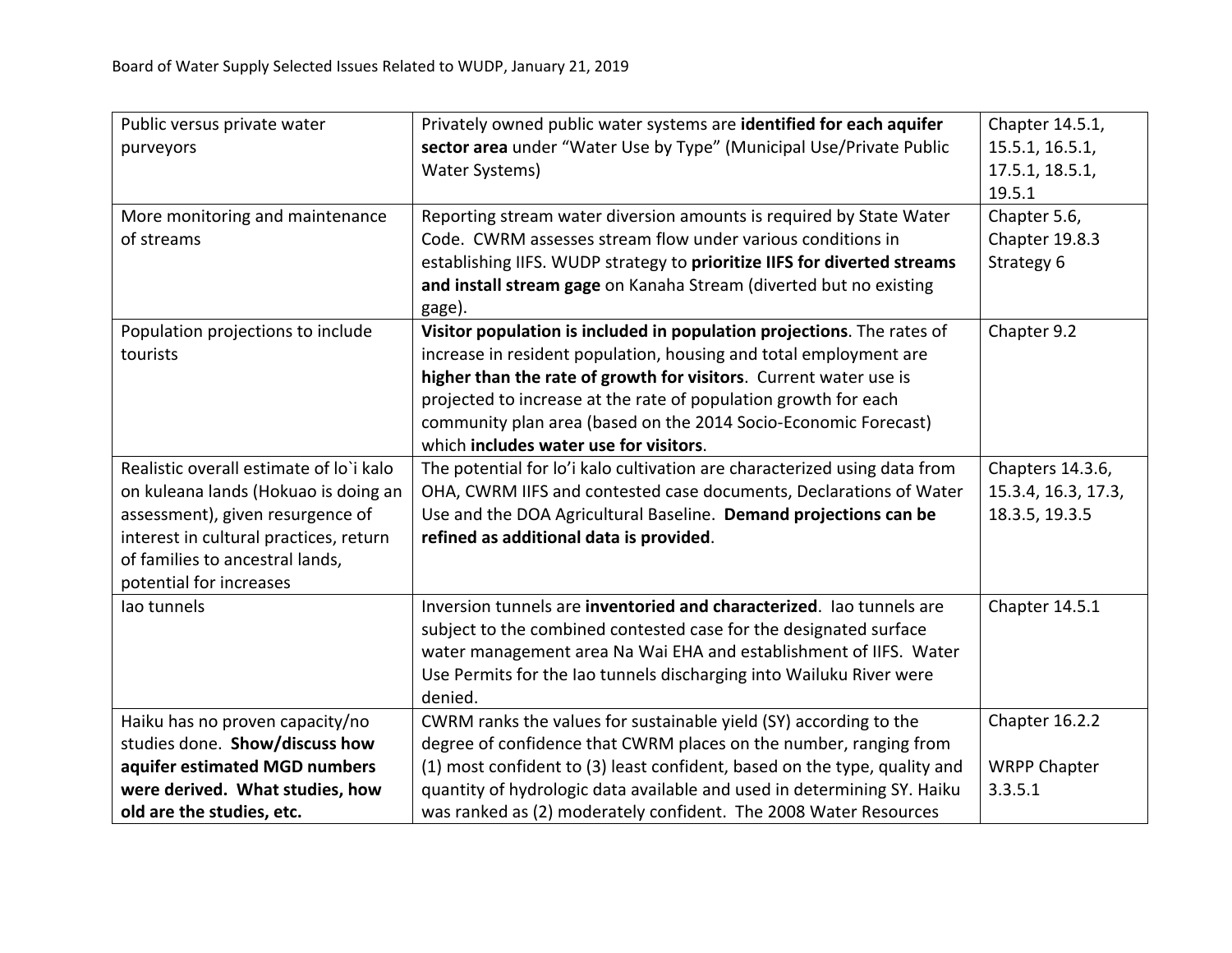|                                    | Protection Plan (WRPP) defines method of establishing SY. Haiku SY was<br>established based on Robust Analytical Model (RAM) 2008 and RAM + |                    |
|------------------------------------|---------------------------------------------------------------------------------------------------------------------------------------------|--------------------|
|                                    | updated recharge values from 2007 USGS study (Engott, J.A.) and 1999                                                                        |                    |
|                                    | USGS study (Shade, P.J.)                                                                                                                    | Chapter 15.8.3     |
|                                    | WUDP strategy to pursue hydrologic studies needed to explore the                                                                            | Strategies 4 and 8 |
|                                    | Haiku aquifer.                                                                                                                              |                    |
|                                    |                                                                                                                                             |                    |
| How do well developments impact    | Well development is regulated by CWRM. Well Construction and Pump                                                                           |                    |
| ground water, in stream flow       | Installation Permits govern practices to ensure adequate protection,                                                                        |                    |
| standards?                         | testing and optimization of aquifers and to minimize saltwater                                                                              |                    |
|                                    | intrusion. Extraction of groundwater can cause upconing, declining                                                                          |                    |
|                                    | water levels and saltwater intrusion if wells are too closely spaced and                                                                    |                    |
|                                    | pump rates exceed aquifer recovery, wells are not properly constructed,                                                                     |                    |
|                                    | or immediate adjacent to a stream. Well development does not directly                                                                       |                    |
|                                    | impact IIFS.                                                                                                                                |                    |
| Need more time to study impacts if | IIFS are established applying adaptive management strategies, so that                                                                       |                    |
| <b>IIFS</b>                        | impacts can be studied, implementation assessed and IIFS adjusted as                                                                        |                    |
|                                    | needed.                                                                                                                                     |                    |
| Are numbers in plan accurate?      | We find some errors and correct in review before Final Draft.                                                                               |                    |
| Kuleana parcels show only 10%      | Kuleana lands using OHA 2009 inventory. The Board of Water Supply                                                                           |                    |
|                                    | agrees that data on Kuleana parcels could be stronger. If additional                                                                        |                    |
|                                    | reliable datasets are identified, the Board of Water Supply advises the                                                                     |                    |
|                                    | Department of Water Supply to use those data to create a more                                                                               |                    |
|                                    | accurate picture in future plans.                                                                                                           |                    |
| Data does not include water        | Data states "water utilized for taro is returned to the stream for                                                                          | Chapter 9.3        |
| returning to the streams from taro | downstream use with negligible loss. An exception to the downstream                                                                         |                    |
| patches                            | reuse of water principle rests in the extent to which other native                                                                          |                    |
|                                    | Hawaiian traditional and customary crops are cultivated by way of                                                                           |                    |
|                                    | irrigation water that is not returned to the stream. Therefore,                                                                             |                    |
|                                    | consumptive use for lo'i taro in terms of unavailable downstream water                                                                      |                    |
|                                    | lost is difficult to quantify but has been estimated at 15,000 to                                                                           |                    |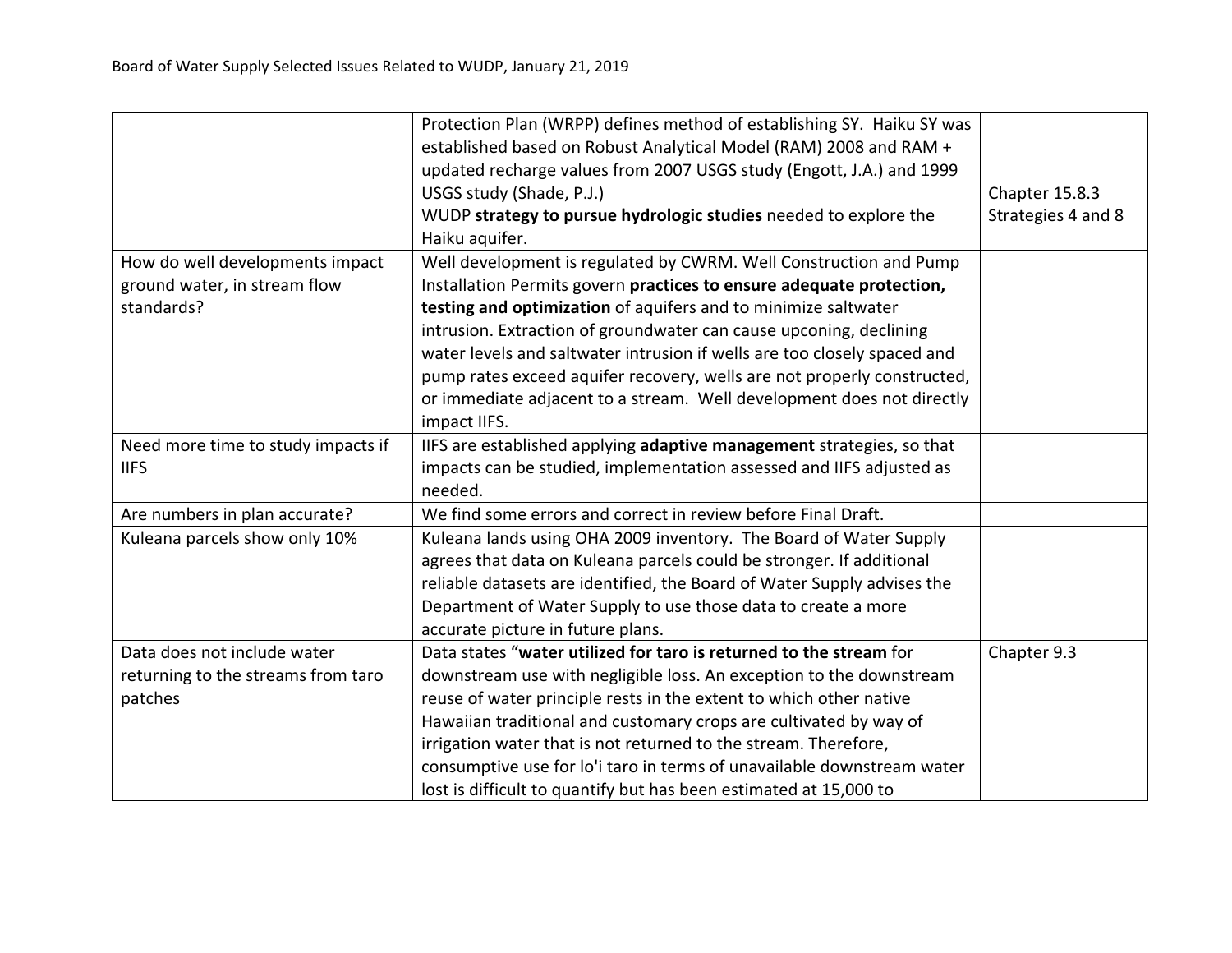|                                         | 40,000 gad, although the necessary flow is estimated to be 100,000 to<br>300,000 gad." |  |
|-----------------------------------------|----------------------------------------------------------------------------------------|--|
| Study the source and distribution of    | Plan includes all sources and water systems on Maui island                             |  |
| the water system for the entire         |                                                                                        |  |
| <b>Island of Maui</b>                   |                                                                                        |  |
| Instead of projected growth of our      | WUDP is consistent with the MIP and the projected population growth                    |  |
| population, our current water           | per the Socio-Economic Forecast. Agricultural demand is not directly                   |  |
| system should be comprehensive like     | correlated to population growth, as stated in the plan, and represent                  |  |
| Honolulu's and focused on providing     | additional demand projected for each aquifer sector. Water resource                    |  |
| more opportunities for agriculture      | availability does not impede construction of affordable housing.                       |  |
| use and more truly affordable           |                                                                                        |  |
| housing for the working people of       |                                                                                        |  |
| Maui                                    |                                                                                        |  |
|                                         | <b>Community engagement</b>                                                            |  |
| Work to improve advertising to the      | Department staff held 12 open public meetings, advertised in Maui                      |  |
| community about these meetings          | News, on line, and via email, prior to Board public hearings. Board                    |  |
|                                         | hearings were advertised in Maui News, on line and via email.                          |  |
| Easier to understand plan for regular   | The Department of Water Supply staff will revise portions of the                       |  |
| people, simplify language: How          | <b>Executive Summary to further simplify the language.</b>                             |  |
| much resource? Demand? Use?             |                                                                                        |  |
| Recharge? What's condition of           |                                                                                        |  |
| aquifer?                                |                                                                                        |  |
| More opportunities to participate;      | 20 public meetings, targeted stakeholder meetings and workshops were                   |  |
| feel like not part of the early process | held in 2016 – 2017, in addition to 16 presentations and briefings to                  |  |
|                                         | CWRM, Board of Water Supply, and County Council before 5 Board                         |  |
|                                         | hearings in 2018. There are additional opportunities to testify in 2019                |  |
|                                         | to County Council and later to CWRM.                                                   |  |
| What is follow-through?                 | Plan implementation will be tracked and monitored, lead agency is                      |  |
|                                         | DWS.                                                                                   |  |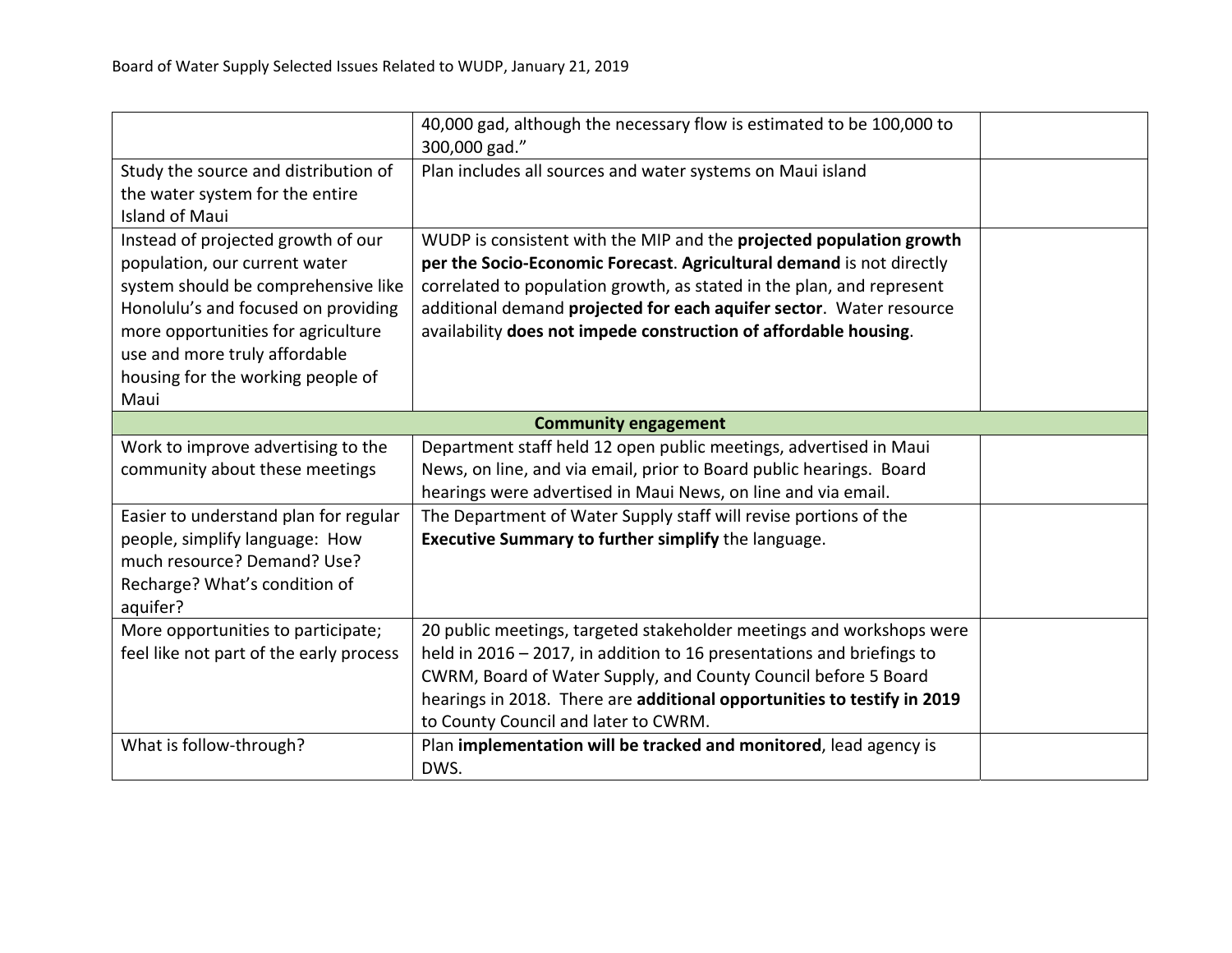| <b>WRITTEN TESTIMONY SKIPPY HAU</b>                                      | <b>DEPARTMENT OF WATER SUPPLY</b>             | <b>WUDP SOURCE</b> |
|--------------------------------------------------------------------------|-----------------------------------------------|--------------------|
|                                                                          | <b>RESPONSE/COMMENT</b>                       |                    |
| P.13 Protect Traditional and Customary Rights                            |                                               |                    |
| Traditional and customary practices should not include golf courses or   | They do not                                   |                    |
| golfing. Although classified under land use as agriculture.              |                                               |                    |
| More attention should be given to the different conditions in leeward    | Acknowledged                                  |                    |
| versus windward parts of the islands.                                    |                                               |                    |
| We need to promote reducing water use and improving water                | Acknowledged                                  |                    |
| recharge. Leeward sides should not plant too many coconut trees and      |                                               |                    |
| should be less "flowery" in resort, apartment, and condominium and       |                                               |                    |
| housing landscapes. Kahana, Wailea, and Kihei are leeward they should    |                                               |                    |
| be using less water.                                                     |                                               |                    |
| P.20 Need to stress conservation. We should prepare and do things for    | Acknowledged                                  |                    |
| thinking drought before it happens. During droughts, messages and        |                                               |                    |
| reminders should be constant. Weather reports should announce            |                                               |                    |
| rainfall and water use in specific areas. These areas should be          |                                               |                    |
| monitored and communicated with the public.                              |                                               |                    |
| We often get generalized weather reports with surf conditions too        |                                               |                    |
| often and too repetitive - useless in my opinion.                        |                                               |                    |
| Are there any plans to increase storage through water tank system        | Central ASEA strategies include raw water     | Chapter 15.8.3     |
| expansion or reservoir storage areas? There does not appear to be any    | reservoir construction.                       |                    |
| new storage areas or modifications to existing reservoir areas. It seems | Yes, solar and wind energy are considered and |                    |
| elevated storage should be taking advantage of gravity flow to           | need feasibility studies                      |                    |
| developed areas. Will pumping of water with solar and wind energy        |                                               |                    |
| being considered for the future? When and where?                         |                                               |                    |
| In regards to bathrooms, I strongly support the use of no flush urinals  | Acknowledged                                  |                    |
| everywhere possible.                                                     |                                               |                    |
| P29. Climate.                                                            |                                               |                    |
| While that appears to be the normal climate scenario. In recent years,   |                                               |                    |
| we appear to have kona storms with fronts passing the islands from the   |                                               |                    |
| south, then raining a second time as tradewinds blow the same front      |                                               |                    |
| back over the islands. The rains appear to be much more intense and      |                                               |                    |
| can easily drop "five-inch" storms overnight.                            |                                               |                    |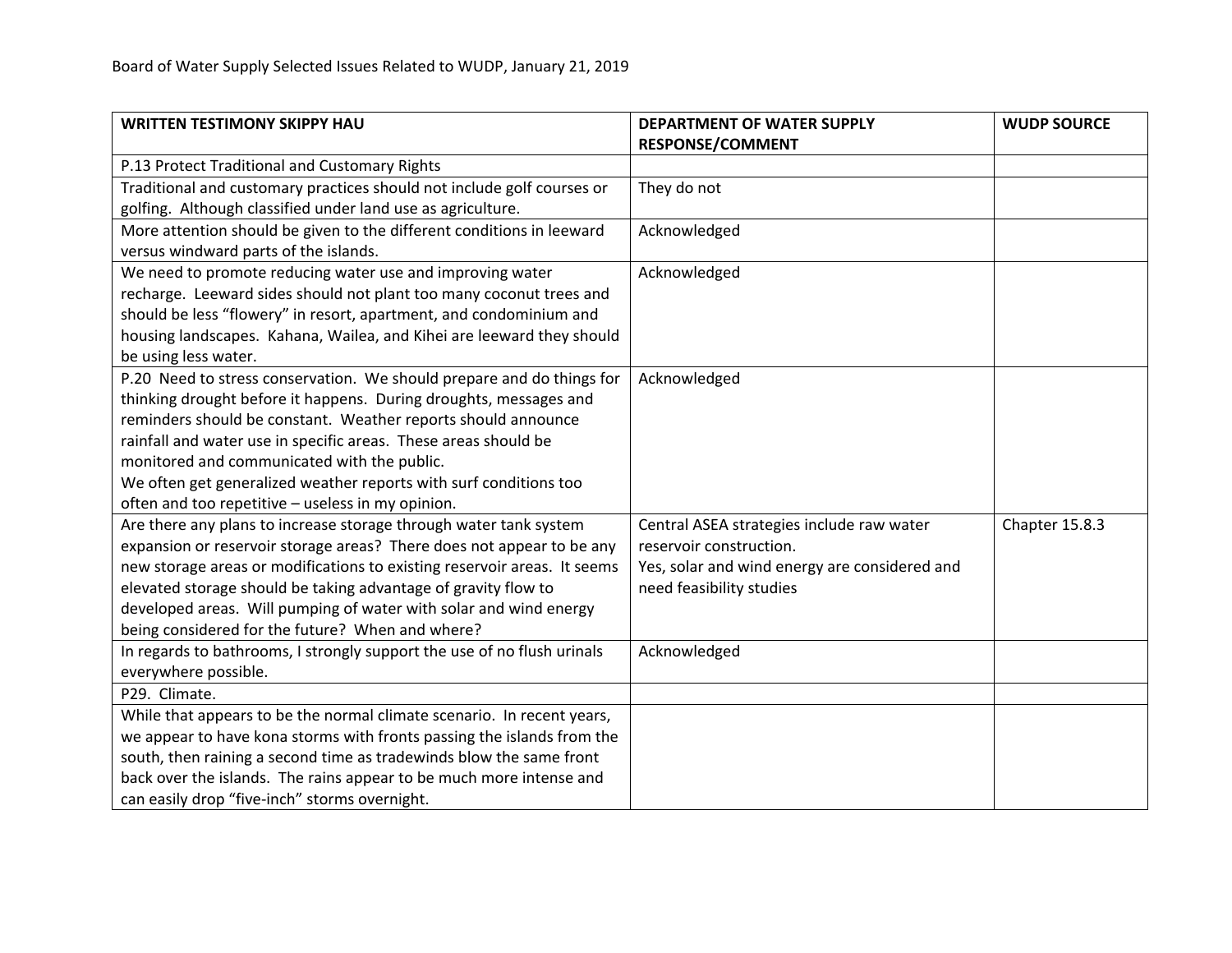| PP.42-43. The groundwater will be impacted by rising groundwater and<br>saltwater intrusion. However, the potable water being piped to Kihei,<br>Makena and Wailea originates from the windward streams and Central<br>aquifers. Will conservation measures and water recharge be a priority<br>in South Maui? The plan does not clearly explain this. | Yes, landscaping and irrigation system incentives<br>targeting dry areas, landscape ordinance that<br>includes xeriscaping                                                                                                                                           | Table 13-1,<br>Strategies #12, 14,<br>16 |
|--------------------------------------------------------------------------------------------------------------------------------------------------------------------------------------------------------------------------------------------------------------------------------------------------------------------------------------------------------|----------------------------------------------------------------------------------------------------------------------------------------------------------------------------------------------------------------------------------------------------------------------|------------------------------------------|
| P.64 "HC&S is expected to remain a major user." Is there a current<br>update on the status of A&B lands?                                                                                                                                                                                                                                               | HC&S/A&B successor expected to represent<br>major water use compared to other agricultural<br>and non-agricultural uses.                                                                                                                                             |                                          |
| P.99 8.2.5 Stormwater Reuse                                                                                                                                                                                                                                                                                                                            |                                                                                                                                                                                                                                                                      |                                          |
| Strongly recommended. Potable water should not be used on golf<br>courses and landscape maintenance.                                                                                                                                                                                                                                                   | Acknowledged                                                                                                                                                                                                                                                         |                                          |
| Please clarify DHHL needs. Although high priority, there should be a<br>"plan" with a timetable for expansion on the implementation and<br>awarding of homestead properties.                                                                                                                                                                           | WUDP incorporates DHHL needs and timetable<br>per their water plan in State Water Projects Plan<br>May 2017 Update                                                                                                                                                   |                                          |
| P.102 (future plans undetermined)                                                                                                                                                                                                                                                                                                                      |                                                                                                                                                                                                                                                                      |                                          |
| P.104 Water demand forecast 2001-2021.                                                                                                                                                                                                                                                                                                                 | DHHL's time table                                                                                                                                                                                                                                                    |                                          |
| Pioneer Mill is closed. HC&S is closed. Please clarify forecast.                                                                                                                                                                                                                                                                                       | No update to the AWUDP is available. WUDP<br>does not forecast ag use based on the 2003<br>AWUDP but instead projects water use based on<br>2015 DOA Ag Baseline data and project specific<br>information                                                            |                                          |
| P.123 East Maui Streams                                                                                                                                                                                                                                                                                                                                |                                                                                                                                                                                                                                                                      |                                          |
| If kalo is restored, please remember that water will be used then<br>allowed to flow to other lo'i or returned to the stream. Is there any<br>clarification on the amount of water returned to the stream and<br>allowed to flow to the ocean?                                                                                                         | No stream assessments are conducted as part of<br>the WUDP but data is incorporated where<br>available. Flow through needs versus<br>consumptive use for kalo is indicated.<br>Established IIFS quantifies minimum instream<br>flow but not always outflow to ocean. |                                          |
| P.129 HC&S Lands                                                                                                                                                                                                                                                                                                                                       |                                                                                                                                                                                                                                                                      |                                          |
| Please clarify their diversified ag use. It should not be what was<br>proposed but actual agricultural useage (including pasture, biofuel,<br>monocrops, forestry, etc.) Does the 10 or 20 year phase-in mean<br>nothing has been planted or harvested?                                                                                                | Scenario 1 represents HC&S's proposed use,<br>scenario $2 - 4$ represent high to low projections<br>of potential acreage and harvesting. Scenario 4<br>22.5 mgd is about 2017 water use. 2017 crops<br>are described                                                 | Chapter 15.6.5                           |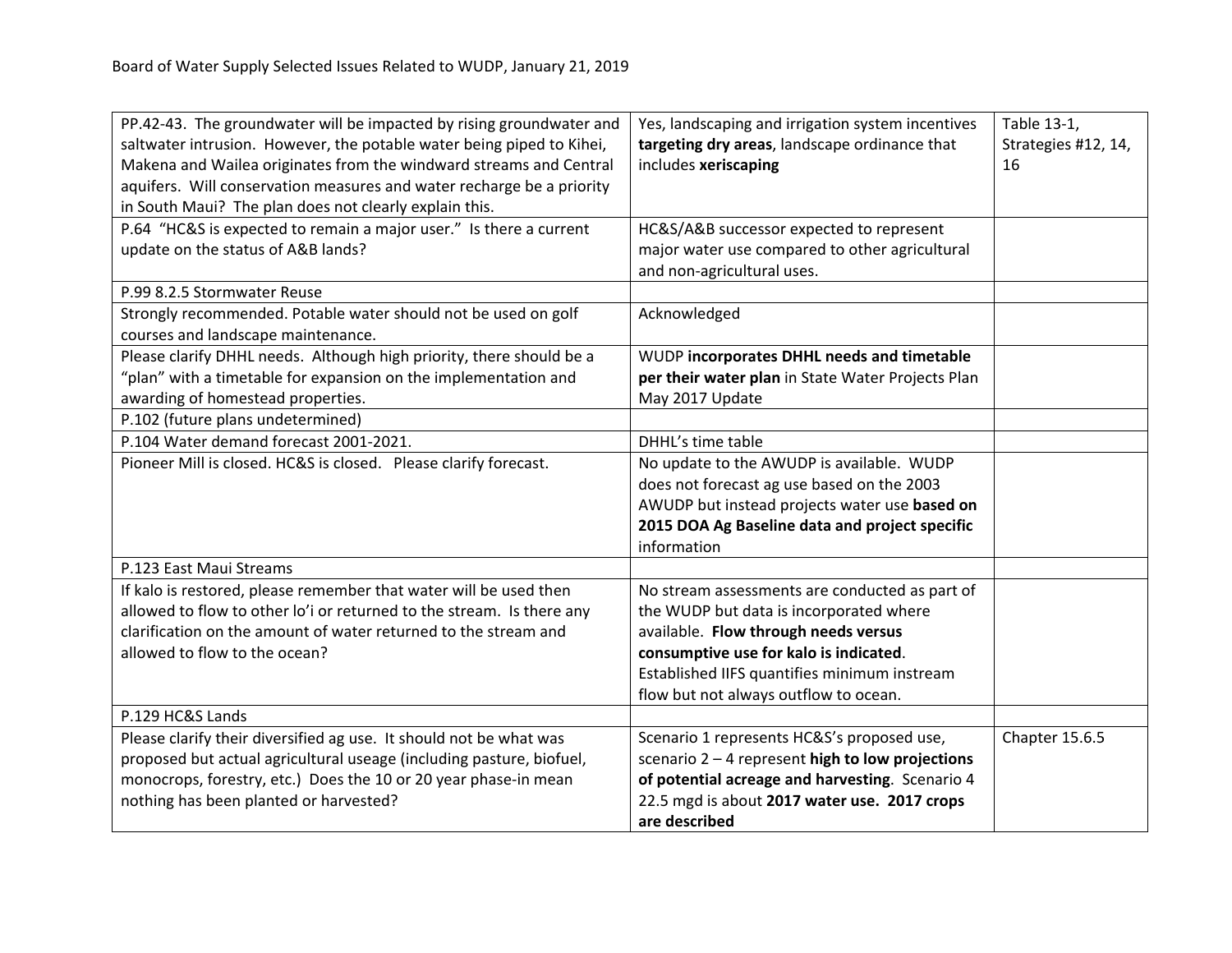| There should be a clear drinking water plan for emergencies when                               | <b>Emergency Action Plans are available for DWS</b> |                   |
|------------------------------------------------------------------------------------------------|-----------------------------------------------------|-------------------|
| there is no electricity.                                                                       | but not incorporated into the WUDP                  |                   |
| Need to inform the public of procedures including sewer use. Should                            | N/A in WUDP                                         |                   |
| water be used to flush toilets, etc. during blackouts?                                         |                                                     |                   |
| P.152 The use of $Q_{50}$ , $Q_{70}$ , $Q_{90}$ and $Q_{95}$ in this section and Table 11-3 on | Table 11-3 illustrates the range of stream flow     | <b>Table 11-3</b> |
| surface water, is not clearly understood. It shows that "most of the                           | and available surface water to divert, from         |                   |
| water was diverted!"                                                                           | drought flow (Q90) to reported diverted water       |                   |
|                                                                                                | prior to 1990 (per the 1990 WUDP)                   |                   |
| Introduced species impact ecosystems.                                                          | Acknowledged                                        |                   |
| In regards to diversified agriculture, I understand the Water                                  | <b>CWRM established IIFS for East Maui streams,</b> | Chapter 15.7.4    |
| Commission has said the HC&S lands will be diversified agriculture and                         | providing water for some of HC&S plantation         |                   |
| have reserved diverted water for this business. If they are not                                | some of the time                                    |                   |
| "farming," no water should be diverted from streams at this time!                              |                                                     |                   |
| Previous sugar cane lands should not be left fallow like Pioneer Mill                          |                                                     |                   |
| lands after their company closed.                                                              |                                                     |                   |
| With restored interim instream flows, groundwater, seeps and springs                           | Acknowledged                                        |                   |
| appear to have come back for the Na Wai Eha streams. Over time,                                |                                                     |                   |
| restored stream flows to the ocean and have improved ecosystems and                            |                                                     |                   |
| productivity in fisheries and stream life.                                                     |                                                     |                   |
| Part II Water Resource Management, Strategies and Recommendations                              |                                                     |                   |
| P.180 Grey water systems                                                                       |                                                     |                   |
| Laundry-only gray water may be approved.(Maui County Code, Chapter                             | Very limited to our knowledge                       |                   |
| 16.20B). Is it being used?                                                                     |                                                     |                   |
| Can regulations be changed to allow common areas for clothes lines to                          | Acknowledged. WUDP does not address                 |                   |
| dry clothes in developments/condominiums, apartments, etc.? It could                           | homeowner and condo associations CC&Rs              |                   |
| be designed in shared secured common areas to be hidden from public                            |                                                     |                   |
| view. The prohibition of clothes lines is illogical because of our                             |                                                     |                   |
| tradewinds.                                                                                    |                                                     |                   |
| P.197 irrigation efficiency.                                                                   |                                                     |                   |
| Instead of lining, have irrigation ditch systems ever considered                               | Acknowledged. Can be considered in assessment       |                   |
| replacing portions of the ditches with piping? For example, some                               | of plantation ditch system efficiencies. Also       |                   |
| farmers now use pvc pipes to transport water between lo'i and return                           | indicated for Na Wai Eha kuleana use efficiencies   |                   |
| flow to the stream. Kahoma lo'l also reduces water loss by piping in                           |                                                     |                   |
| water from the stream. Reducing evaporation and ditch seeps would                              |                                                     |                   |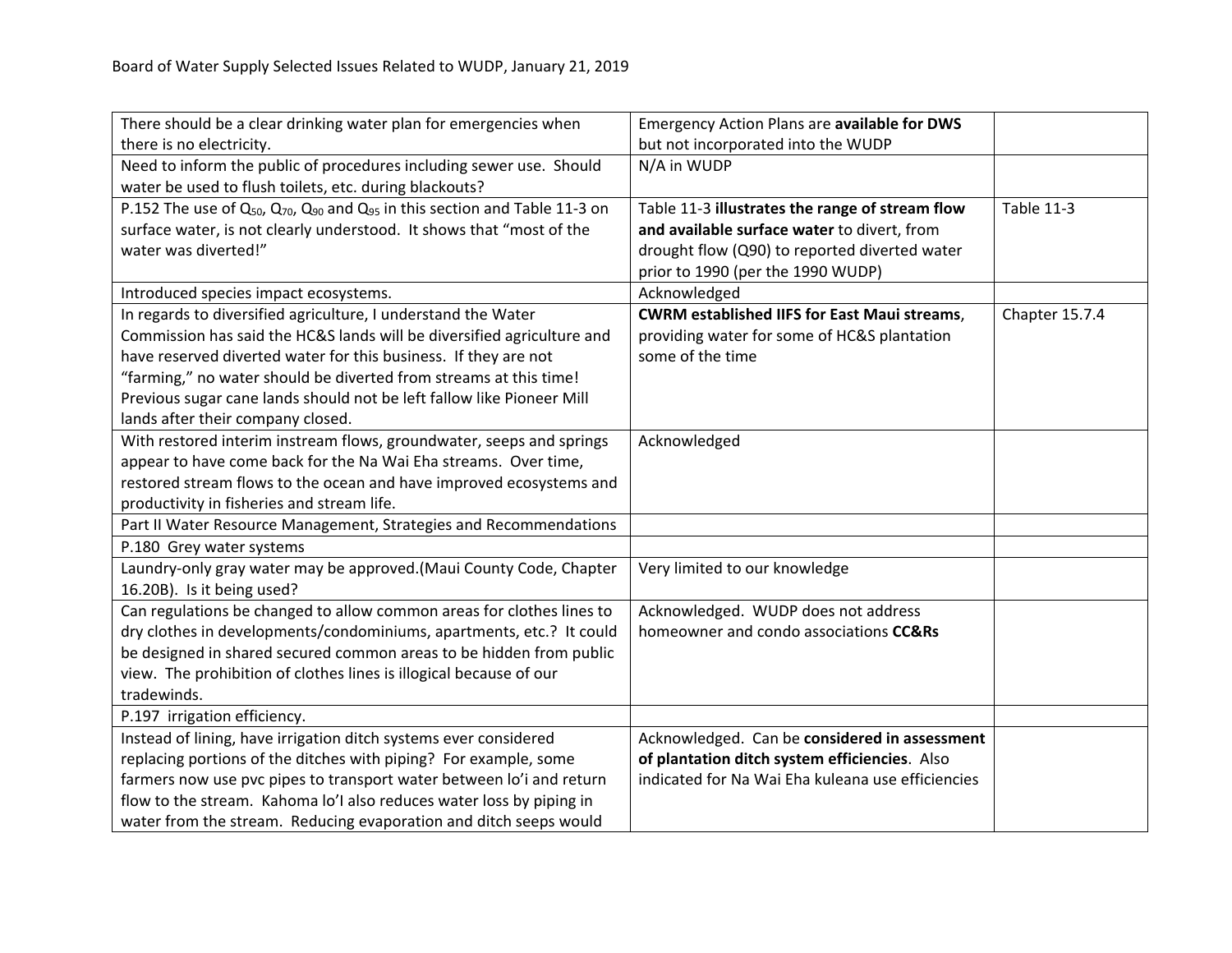| make the system more efficient and reduce water loss. Intakes and        |                                                  |  |
|--------------------------------------------------------------------------|--------------------------------------------------|--|
| kuleana ditches made of rock would not need to be rebuilt after heavy    |                                                  |  |
| storms.                                                                  |                                                  |  |
| The establishment and restoration of "wetland areas" is needed. These    | The Board of Water Supply supports wetland       |  |
| areas would help with water storage, infiltration, and act as natural    | restoration.                                     |  |
| settling basins for sediment and aquatic ecosystems where wildlife will  |                                                  |  |
| be attracted.                                                            |                                                  |  |
| P.222                                                                    |                                                  |  |
|                                                                          |                                                  |  |
| III. Sector Area Reports Wailuku Aquifer SectorArea                      |                                                  |  |
| P.8 South Maui users should pay for construction and maintenance of      | Development of wells in Iao aquifer and          |  |
| the pipeline system which transports water from Wailuku. In a            | transmission to South Maui was paid for by joint |  |
| previous public meeting over 20 years ago, can you explain if            | venture in 1970s. All DWS users pay for          |  |
| developers paid for drilling source wells and were promised a portion of | transmission (conveyance) of water through the   |  |
| the water by the Water Department? Are they paying any maintenance       | Water System Development Fee.                    |  |
| or service fees to the water department (like the water companies, are   |                                                  |  |
| they paying for the conveyance of the water)?                            |                                                  |  |
| What is the current budget for stream protection and instream flow       | CWRM's budget to establish IIFS and monitors     |  |
| standards? Is stream monitoring taking place?                            | stream flow is not identified. DWS budget for    |  |
|                                                                          | USGS resource monitoring of select streams and   |  |
|                                                                          | wells is about \$80K annually                    |  |
| It seems, the restoration of instream flow may, in the case of Waikapu   | Acknowledged                                     |  |
| Stream, increase natural stream flow after several years. Wailuku River  |                                                  |  |
| appears to have several springs restored.                                |                                                  |  |
| P.58 Table 14-19 Surface Water Diversions                                |                                                  |  |
| Waiehee River Wrong spelling. Waihe'e River                              | Corrected                                        |  |
| III Lahaina Aquifer Sector Area                                          |                                                  |  |
| P.6 While recharge has been decreasing over time, it is important to     | Acknowledged                                     |  |
| acknowledge that water diverted for plantation agriculture has reduced   |                                                  |  |
| water recharge for over 150 years. Recent return of instream flow        |                                                  |  |
| should increase aquifer recharge. As discussed earlier, saturation in    |                                                  |  |
| streams could increase overall stream flow to the ocean along with       |                                                  |  |
| increased productivity in stream ecosystems. Hatched stream larvae       |                                                  |  |
| reaching the ocean has significantly improved and should improve post    |                                                  |  |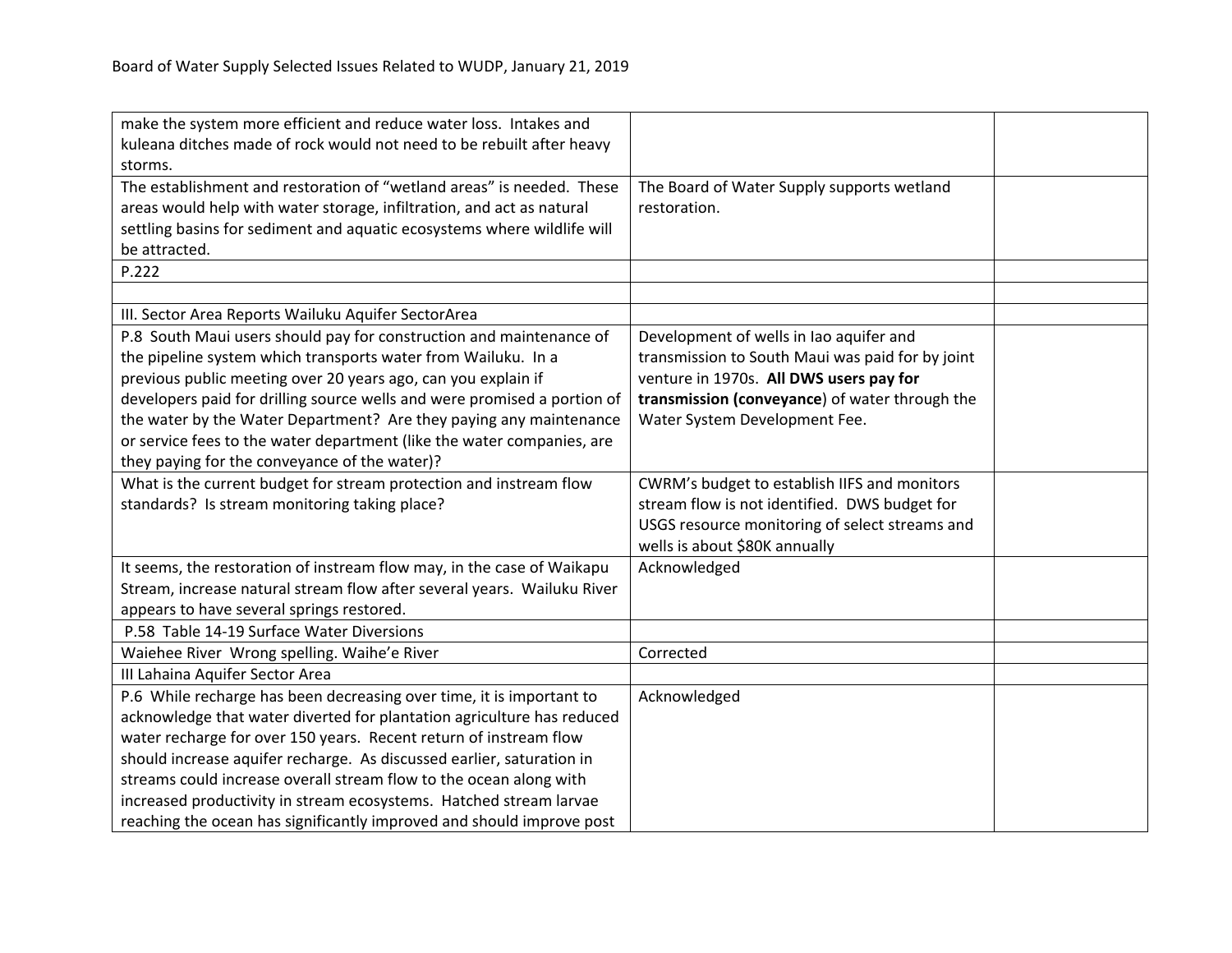| larvae migration and estuary conditions for marine and stream           |                                                                            |                      |
|-------------------------------------------------------------------------|----------------------------------------------------------------------------|----------------------|
| organisms.                                                              |                                                                            |                      |
| P.12 The targeted goal for stream restoration is 64% median flow. The   | CWRM defined viable habitat flow as 64% of                                 | See November 1,      |
| Water Commission decision to return 10MGD for Wailuku River would       | median base flow (0.64 x BFQ <sub>50</sub> ; = H <sub>90</sub> which would | 2017 CCHMA-1501      |
| appear to divert 63 to 83% of the stream flow based on 1984-2016        | be 16 mgd for Wailuku River. CWRM hearing                                  | page 523 on          |
| USGS data (restoring only 17 to 37% stream flow).                       | officer's proposed IIFS below diversion of 10 mgd                          |                      |
|                                                                         | is based on weighing instream and offstream                                |                      |
|                                                                         | needs. IIFS have yet to be adopted for Wailuku                             |                      |
|                                                                         | River.                                                                     |                      |
| WRITTEN TESTIMONY MAUI TOMORROW/LUCIENNE DE NAIE on                     |                                                                            |                      |
| Ko'olau SECTION                                                         |                                                                            |                      |
| 1) WUDP needs to discuss a transition to comprehensive water            | Strategies for R1 expansion and stormwater                                 | Chapters 14.8.5      |
| resource management: potable water, stormwater & reclaimed water        | reclamation are specific. Funding estimates are                            | and 15.8.5           |
| managed as "One Water." WUDP speaks of plans to "assess" use of R-!     | provided                                                                   | Strategies #8, 9, 10 |
| water and stormwaters as part of a future use scenario, but studies     |                                                                            |                      |
| have been done to assess "opportunities" to use these waters. We        |                                                                            |                      |
| need our 20-year water plan to set forward a timeline, a plan, and a    |                                                                            |                      |
| funding estimate to merge management of these various water             |                                                                            |                      |
| resources, as is done in many other places.                             |                                                                            |                      |
| 2) The WUDP lists the presumed Sustainable Yields of aquifers in the    | Groundwater development is not proposed for                                | Chapter 14.8.3       |
| Ko'olau Region, but with confidence levels of "3" few are likely to     | Nahiku to Keanae. Groundwater study                                        | Strategy #5,         |
| have reliable values? USGS studies suggest that from Nahiku to          | addressing impact on surface water is proposed                             | Chapter 15.8.3       |
| Ke'anae at least, aquifers are "fully saturated" and groundwaters are   | for Haiku and Makawao aquifers prior to                                    | Strategy #4          |
| intercepted by various East Maui streams. Development of ground         | groundwater development                                                    |                      |
| water sources from these areas could impact stream flows                |                                                                            |                      |
| 3) Agricultural water use estimates were included in past WUDP plans.   | Water use for agriculture is inventoried based on                          | Chapter 9.1, 9.3,    |
| Current maui WUDP should use best data available to estimate            | water use reporting (groundwater pumpage and                               | 14.6.5, 15.6.5,      |
| agricultural water use in the Maui WUDP. Water use in the existing Kula | stream water diversions). Future agricultural                              | 16.6.5, 17.6.5,      |
| Ag park is well documented. Water use in the new Kula Ag park           | water use is projected using water duty for                                | 18.6.5, 19.6.5       |
| extension has been estimated in the East Maui IIFS case. Watr use for   | identified crops based on County zoning;                                   |                      |
| Central Maui lands has been discussed before various agencies. County   | potential for lo'i kalo based on CWRM stream                               |                      |
| DWS has figures on Upcountry ag water users. Water use for              | assessments for IIFS, and 1989 Declarations of                             |                      |
| Maui agriculture needs to be looked at in the Ko'olau WUDP, as well as  | Water Use; diversified agriculture based on DOA                            |                      |
| discussed in the future update of the State's AG WUDP.                  | 2015 Baseline data and hypothetical increase,                              |                      |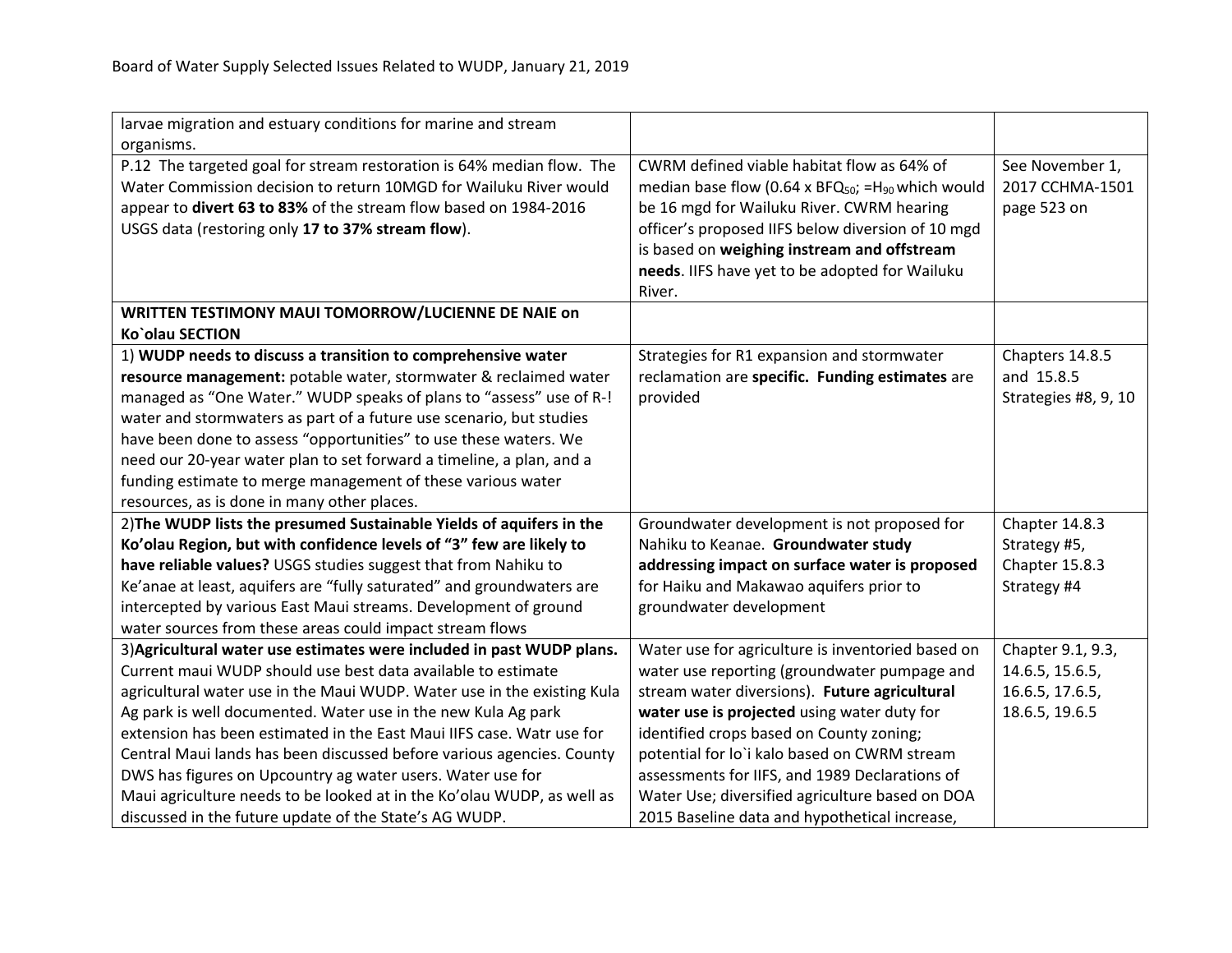|                                                                            | HC&S Diversified Agriculture Plan (partial and full |                     |
|----------------------------------------------------------------------------|-----------------------------------------------------|---------------------|
|                                                                            | build-out scenarios), and Kula Agricultural Park    |                     |
|                                                                            | expansion plan.                                     |                     |
| 4) WUDP must specify a timetable and funding levels for increased          | Acknowledged. Data collection and stream            | Chapter 8.2.2,      |
| data collection on rainfall and stream flows in East Maui, and should      | monitoring is part of CWRM's mandate to             | Chapter 12.3 and    |
| recommend restoring data gathering gauges to more streams to build a       | "maintain an inventory of all water uses and        | Table 13-1 Strategy |
| sufficient data base for future water planning. We have little idea about  | water resources" (HRS 174C-5(14). Stream and        | #48                 |
| what is diverted from most Ko'olau region streams in relationship to       | rainfall monitoring is needed to assess how         |                     |
| their longterm flows. Good planning needs good                             | climate variability and land use changes affect     |                     |
| data.                                                                      | water resources. Sites prioritized by CWRM as       |                     |
|                                                                            | state funding is limited. Stream assessment (and    |                     |
|                                                                            | temporary or permanent monitoring) is needed        |                     |
|                                                                            | to establish IIFS. The strategy to encourage        |                     |
|                                                                            | CWRM to prioritize establishing IIFS for diverted   |                     |
|                                                                            | streams with potential conflicting uses (Table 13-  |                     |
|                                                                            | 1 Strategy #48) therefore addresses diverted        |                     |
|                                                                            | East Maui streams.                                  |                     |
| 5) Table 16-7 lists East Maui streams, and is not accurate.                | Stream assessment will be checked and corrected     |                     |
| Stream data is based on outdated 1990 CWRM study. A number of              | as needed                                           |                     |
| streams are missing, such as Waipio Iki and Honokala. The map of           | Water use from diverted surface water and           | Chapter 16.5.1      |
| streams in the WUDP is hard to understand. Hanehoi stream,                 | domestic wells are required to be reported to       |                     |
| specifically, is not well portrayed. (attached is Exh E-30A from 2015 East | CWRM. If not reported, the data is estimated but    |                     |
| Maui Stream Flow Contested Case- an accurate map of Hanehoi                | not accurate. Ko'olau region has 59 domestic        |                     |
| stream and its various tributary streams.) Because the Draft WUDP          | wells that are under reporting (0.008 mgd total).   |                     |
| does not accurately list all of the streams in East Maui affected by the   | Domestic surface water use is not reported. The     |                     |
| East Maui diversions, the Plan does not adequately address the needs       | plan estimates household uses that are not          |                     |
| of the Huelo Lease area communities that live along these streams. The     | reporting based on island-wide census               |                     |
| Huelo lease area communities have a total of around 1,000 or               | population. Ko'olau report assumes a higher         |                     |
| more residents with no access to a public water supply. Their needs        | proportion of population on catchment and           |                     |
| should be part of the WUDP for Ko'olau. They are a major population        | domestic sources but no inventory is available.     |                     |
| center of the region, along with Ke'anae, Wailuanui and Nahiku             | The Board of Water Supply advises that if new       |                     |
|                                                                            | verified sources of data become available that      |                     |
|                                                                            | they be used in the plan development.               |                     |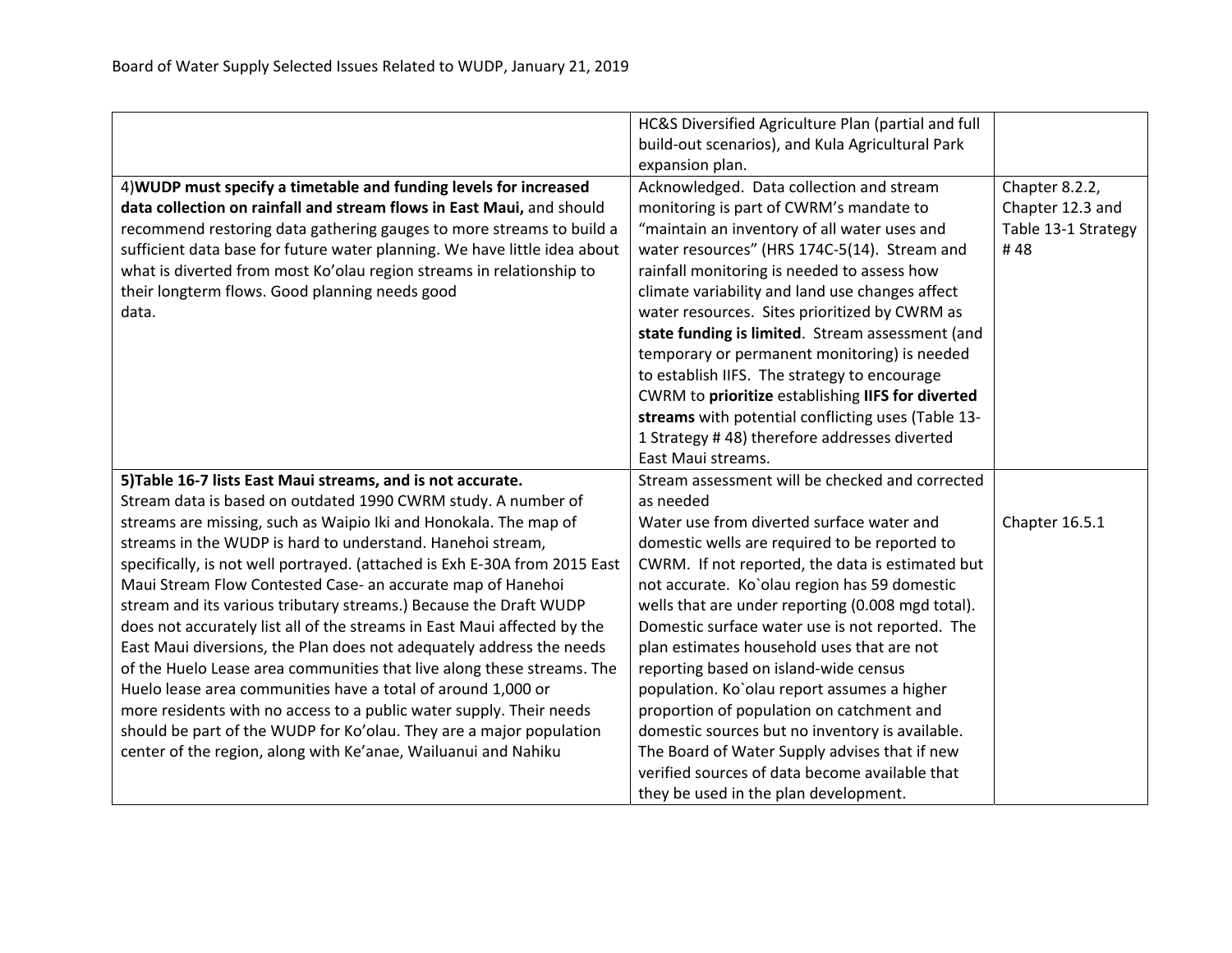| 6) The Draft WUDP discusses a potential strategy of East Maui well    | Areas suited for potable groundwater               |                     |
|-----------------------------------------------------------------------|----------------------------------------------------|---------------------|
| development (in Haiku aquifer) to help supply domestic water for the  | development in Makawao aquifer would not           |                     |
| upcountry Makawao system. Records show that the County does not       | likely support the full source needs to meet       |                     |
| use Po'okela well much. Would future higher elevation wells be        | projected demand but a portion. Drilling,          |                     |
| expensive to pump and would they be used only for "back               | maintaining and pumping deep wells at 1800 ft      |                     |
| $up''$ ?                                                              | plus elevation is more complex and costly than     |                     |
|                                                                       | boosting water uphill from wells at lower          |                     |
|                                                                       | elevation. Primary production and backup wells     |                     |
|                                                                       | are both needed.                                   |                     |
| 7) The Draft WUDP does not make it clear how much of the Ko'olau      | The WUDP addresses and recommends                  |                     |
| region's future water demand will be met by public sources and how    | allocation of resources to meet projected          |                     |
| much by private sources? Haiku alone has scores of private water      | demand but not necessarily which purveyor          |                     |
| systems. Hawaiian Homes is exploring having its own dedicated well.   | (public or private). For Upcountry and Ko`olau     |                     |
| Most of the Huelo Lease area relies on catchment systems and stream   | area, well development may be by DWS, DLNR,        |                     |
| water, when available. Over the next 20 years, the WUDP needs to      | private purveyors and public/private               |                     |
| examine not only projected population growth in the region, but also  | partnerships.                                      |                     |
| what portion of that population will rely on the County system, and   |                                                    |                     |
| what portion will rely on private systems                             |                                                    |                     |
| 8) The WUDP needs to have clear goals to restore not just adequate    | WUDP recommends that CWRM establish IIFS for       | Table 13-1 Strategy |
| "stream flows" but also viable connectivity for native stream species | diverted streams. Hydrologic studies and           | #48                 |
| to migrate. It should recommend that an Engineering study be done to  | individual stream assessments are the basis for    |                     |
| determine which diversion structures need to be removed or modified   | IIFS, which is the mechanism that regulates        |                     |
| to allow native stream species to migrate.                            | instream flow needs to achieve connectivity        |                     |
|                                                                       | while providing for off stream needs.              |                     |
| 9) A timetable and funding plan should be included in the WUDP for    | The preferred strategy to meet Upcountry           | Chapter 15.8.3,     |
| new reservoirs upcountry to lessen reliance on stream flows during    | demand is to operate ground and surface water      | <b>Table 15-38</b>  |
| drought periods. This was ra ecommended strategy, and costs           | resources in the most economical manner with       |                     |
| discussed in the 20009 draft of the WUDP.                             | groundwater contingency source to supplement       |                     |
|                                                                       | surface water in drought. An updated               |                     |
|                                                                       | assessment of Wailoa Ditch flow is needed to       |                     |
|                                                                       | determine optimal reservoir size considering IIFS  |                     |
|                                                                       | established 6/20/18. A detailed reservoir analysis |                     |
|                                                                       | was done in 2009 based on anticipated reduction    |                     |
|                                                                       | in available stream flows at the time. Life cycle  |                     |